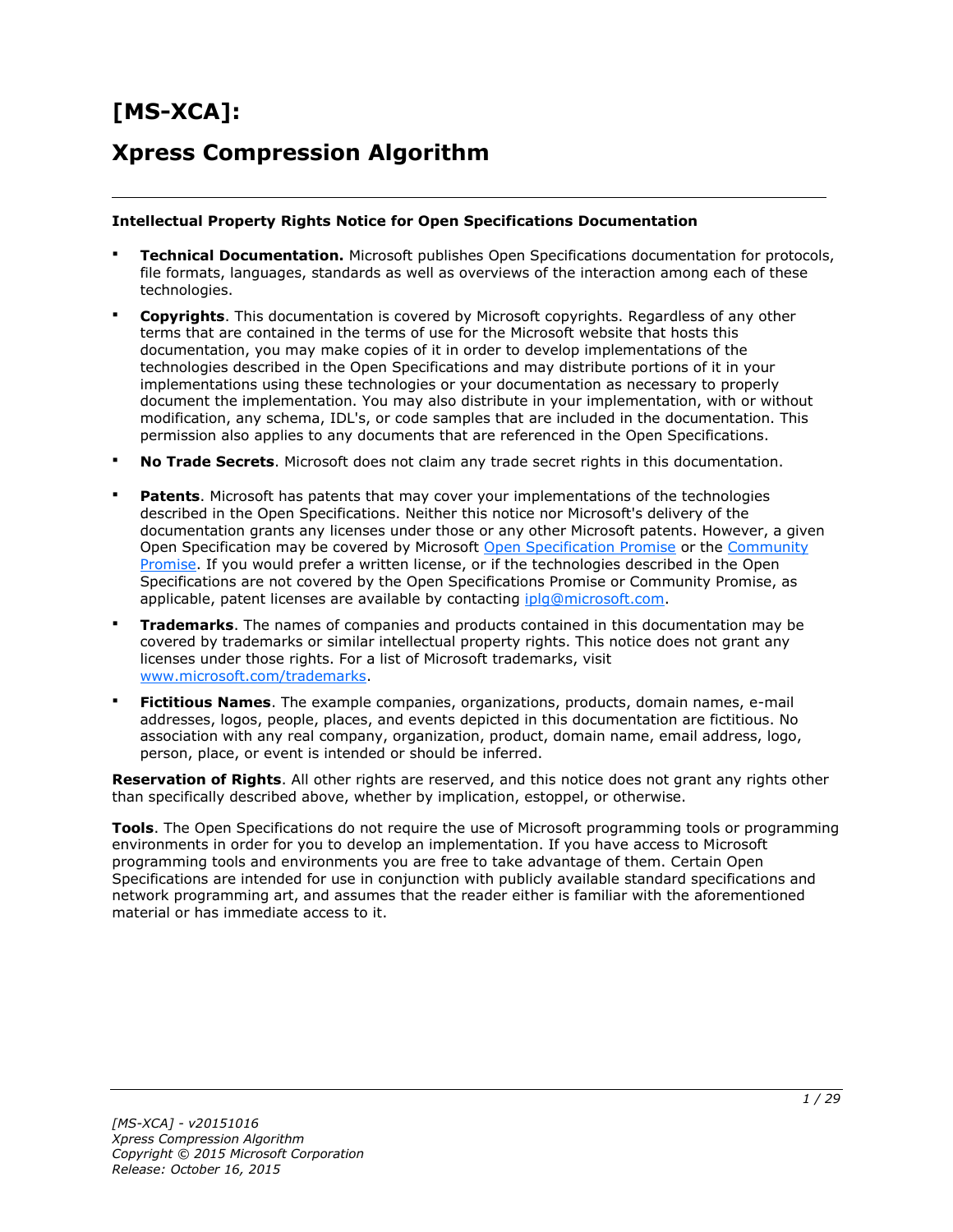## **Revision Summary**

| <b>Date</b> | <b>Revision</b><br><b>History</b> | <b>Revision</b><br><b>Class</b> | <b>Comments</b>                                                                 |
|-------------|-----------------------------------|---------------------------------|---------------------------------------------------------------------------------|
| 12/16/2011  | 1.0                               | New                             | Released new document.                                                          |
| 3/30/2012   | 1.0                               | None                            | No changes to the meaning, language, or formatting of the<br>technical content. |
| 7/12/2012   | 1.0                               | None                            | No changes to the meaning, language, or formatting of the<br>technical content. |
| 10/25/2012  | 2.0                               | Major                           | Significantly changed the technical content.                                    |
| 1/31/2013   | 2.0                               | None                            | No changes to the meaning, language, or formatting of the<br>technical content. |
| 8/8/2013    | 2.0                               | None                            | No changes to the meaning, language, or formatting of the<br>technical content. |
| 11/14/2013  | 2.1                               | Minor                           | Clarified the meaning of the technical content.                                 |
| 2/13/2014   | 2.1                               | None                            | No changes to the meaning, language, or formatting of the<br>technical content. |
| 5/15/2014   | 2.1                               | None                            | No changes to the meaning, language, or formatting of the<br>technical content. |
| 6/30/2015   | 3.0                               | Major                           | Significantly changed the technical content.                                    |
| 10/16/2015  | 3.0                               | No Change                       | No changes to the meaning, language, or formatting of the<br>technical content. |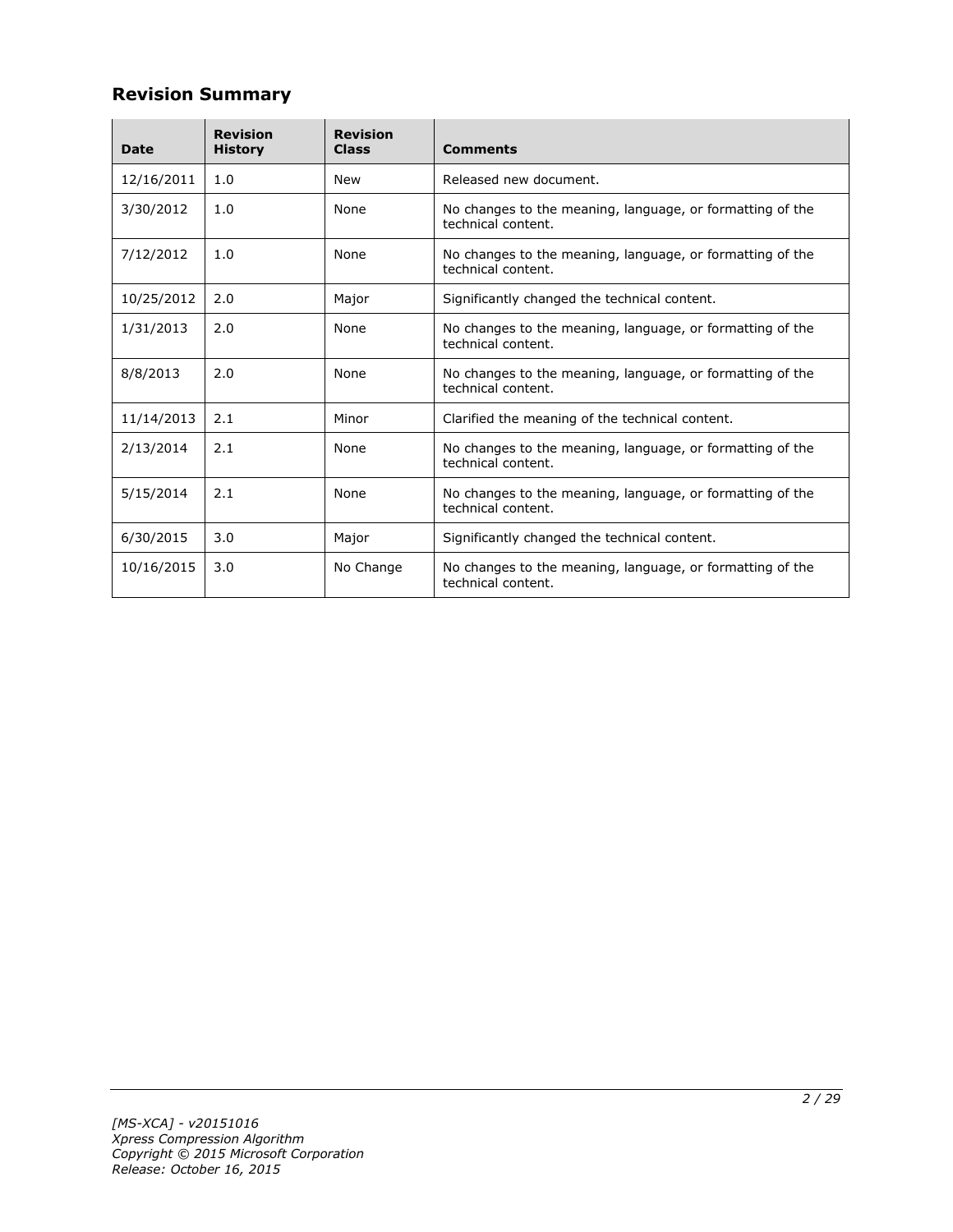# **Table of Contents**

| 1       |         |  |  |  |
|---------|---------|--|--|--|
| 1.1     |         |  |  |  |
| 1.2     |         |  |  |  |
| 1.2.1   |         |  |  |  |
| 1.2.2   |         |  |  |  |
| 1.3     |         |  |  |  |
| 1.4     |         |  |  |  |
| 1.5     |         |  |  |  |
| 1.6     |         |  |  |  |
|         |         |  |  |  |
| 2.1     |         |  |  |  |
| 2.1.1   |         |  |  |  |
| 2.1.2   |         |  |  |  |
| 2.1.3   |         |  |  |  |
| 2.1.4   |         |  |  |  |
|         | 2.1.4.1 |  |  |  |
|         | 2.1.4.2 |  |  |  |
|         | 2.1.4.3 |  |  |  |
| 2.2     |         |  |  |  |
| 2.2.1   |         |  |  |  |
| 2.2.2   |         |  |  |  |
| 2.2.3   |         |  |  |  |
| 2.2.4   |         |  |  |  |
| 2.3     |         |  |  |  |
| 2.3.1   |         |  |  |  |
| 2.3.2   |         |  |  |  |
| 2.3.3   |         |  |  |  |
| 2.3.4   |         |  |  |  |
| 2.4     |         |  |  |  |
| 2.4.1   |         |  |  |  |
| 2.4.2   |         |  |  |  |
| 2.4.3   |         |  |  |  |
| 2.4.4   |         |  |  |  |
| $2.5 -$ |         |  |  |  |
| 2.5.1   |         |  |  |  |
|         | 2.5.1.1 |  |  |  |
|         | 2.5.1.2 |  |  |  |
|         | 2.5.1.3 |  |  |  |
|         | 2.5.1.4 |  |  |  |
| 2.5.2   |         |  |  |  |
| 2.5.3   |         |  |  |  |
| 2.5.4   |         |  |  |  |
|         |         |  |  |  |
| 3.1     |         |  |  |  |
| 3.2     |         |  |  |  |
| 3.3     |         |  |  |  |
|         |         |  |  |  |
|         |         |  |  |  |
| 4.1     |         |  |  |  |
| 4.2     |         |  |  |  |
| 5       |         |  |  |  |
|         |         |  |  |  |
| 6       |         |  |  |  |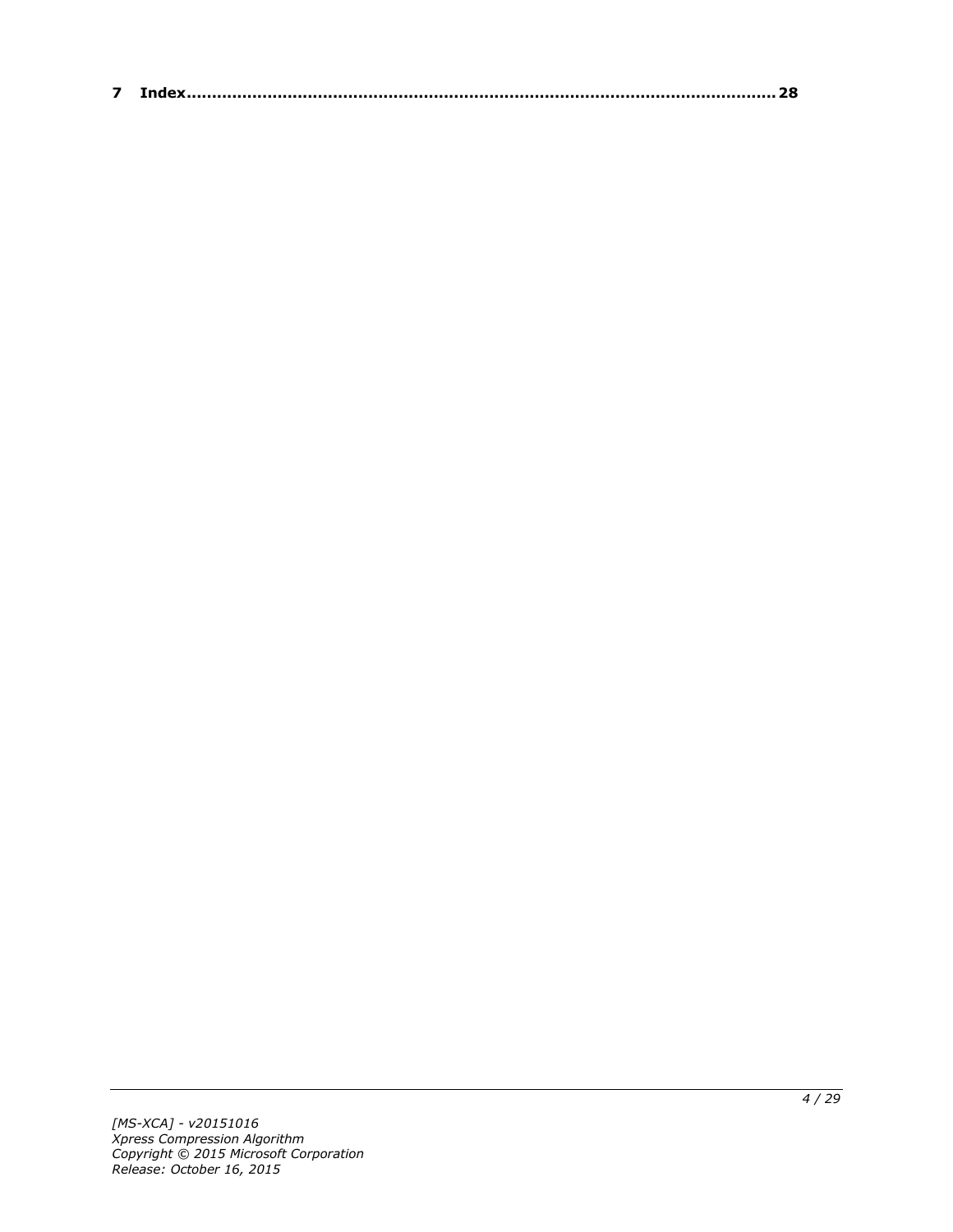## <span id="page-4-0"></span>**1 Introduction**

The Xpress Compression Algorithm has three variants, all designed for speed.

The fastest variant, Plain LZ77, implements the **[LZ77](#page-4-4)** algorithm [\(\[UASDC\]\)](http://go.microsoft.com/fwlink/?LinkId=90549).

A slower variant, LZ77+Huffman, adds a Huffman encoding pass on the LZ77 data.

A third variant, LZNT1, implements LZ77 without the Huffman encoding pass of the second variant, but with an encoding process less complex than Plain LZ77.

Section 2 of this specification is normative and can contain the terms MAY, SHOULD, MUST, MUST NOT, and SHOULD NOT as defined in [\[RFC2119\].](http://go.microsoft.com/fwlink/?LinkId=90317) Section 1.6 is also normative but does not contain those terms. All other sections and examples in this specification are informative.

### <span id="page-4-1"></span>**1.1 Glossary**

The following terms are specific to this document:

<span id="page-4-7"></span>**Huffman alphabet**: A set of symbols used in Huffman encoding.

<span id="page-4-8"></span>**Huffman code**: See "prefix code".

<span id="page-4-6"></span>**Huffman codes**: A set of variable-length bit sequences for an alphabet of symbols. In order to provide compression, more frequent symbols are assigned shorter bit sequences. The bottomup Huffman construction process is optimal in the sense that the total length of the data is minimized, given the number of times each symbol occurs.

<span id="page-4-9"></span>**Huffman symbol**: See "prefix code".

- <span id="page-4-4"></span>**LZ77**: A general-purpose compression technique introduced by Lempel and Ziv in 1977. Byte sequences that are the same as previous sequences are replaced by a (length, distance) pair that unambiguously references the earlier sequence.
- <span id="page-4-5"></span>**prefix code**: A type of code system, typically variable-length, having the prefix property, in that no valid code word in the system is a prefix of any other valid code word in the set.
- **MAY, SHOULD, MUST, SHOULD NOT, MUST NOT:** These terms (in all caps) are used as defined in [\[RFC2119\].](http://go.microsoft.com/fwlink/?LinkId=90317) All statements of optional behavior use either MAY, SHOULD, or SHOULD NOT.

## <span id="page-4-2"></span>**1.2 References**

Links to a document in the Microsoft Open Specifications library point to the correct section in the most recently published version of the referenced document. However, because individual documents in the library are not updated at the same time, the section numbers in the documents may not match. You can confirm the correct section numbering by checking the [Errata.](http://msdn.microsoft.com/en-us/library/dn781092.aspx)

## <span id="page-4-3"></span>**1.2.1 Normative References**

We conduct frequent surveys of the normative references to assure their continued availability. If you have any issue with finding a normative reference, please contact [dochelp@microsoft.com.](mailto:dochelp@microsoft.com) We will assist you in finding the relevant information.

[IEEE-MRC] Huffman, D.A., "A Method for the Construction of Minimum-Redundancy Codes", Proceedings of the IRE, vol. 40, pp. 1098-1101, September 1952, [http://ieeexplore.ieee.org/xpls/abs\\_all.jsp?arnumber=4051119&tag=1](http://go.microsoft.com/fwlink/?LinkId=227659)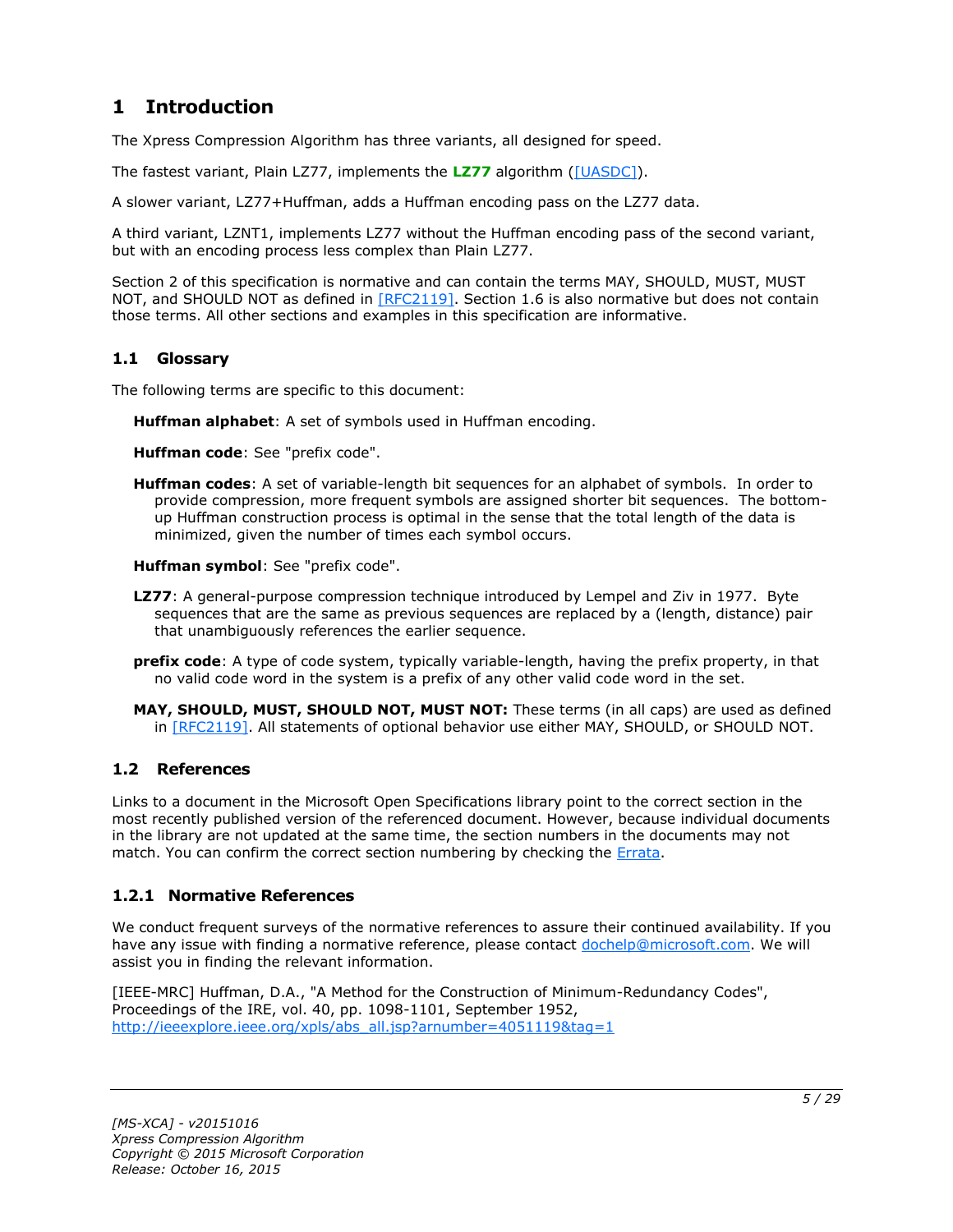[RFC2119] Bradner, S., "Key words for use in RFCs to Indicate Requirement Levels", BCP 14, RFC 2119, March 1997, [http://www.rfc-editor.org/rfc/rfc2119.txt](http://go.microsoft.com/fwlink/?LinkId=90317)

[UASDC] Ziv, J. and Lempel, A., "A Universal Algorithm for Sequential Data Compression", May 1977, [http://www.cs.duke.edu/courses/spring03/cps296.5/papers/ziv\\_lempel\\_1977\\_universal\\_algorithm.pdf](http://go.microsoft.com/fwlink/?LinkId=90549)

## <span id="page-5-0"></span>**1.2.2 Informative References**

None.

## <span id="page-5-1"></span>**1.3 Overview**

This algorithm efficiently compresses data that contain repeated byte sequences. It is not designed to compress image, audio, or video data. Between the trade-offs of compressed size and CPU cost, it heavily emphasizes low CPU cost.

## <span id="page-5-2"></span>**1.4 Relationship to Protocols and Other Algorithms**

This algorithm does not depend on any other algorithms or protocols. It is a compression method designed to have minimal CPU overhead for compression and decompression. A protocol that depends on this algorithm would typically need to transfer significant amounts of data that cannot be easily precompressed by another algorithm having a better compression ratio.

## <span id="page-5-3"></span>**1.5 Applicability Statement**

This algorithm is appropriate for any protocol that transfers large amounts of easily compressible textlike data, such as HTML, source code, or log files. Protocols use this algorithm to reduce the number of bits transferred.

## <span id="page-5-4"></span>**1.6 Standards Assignments**

None.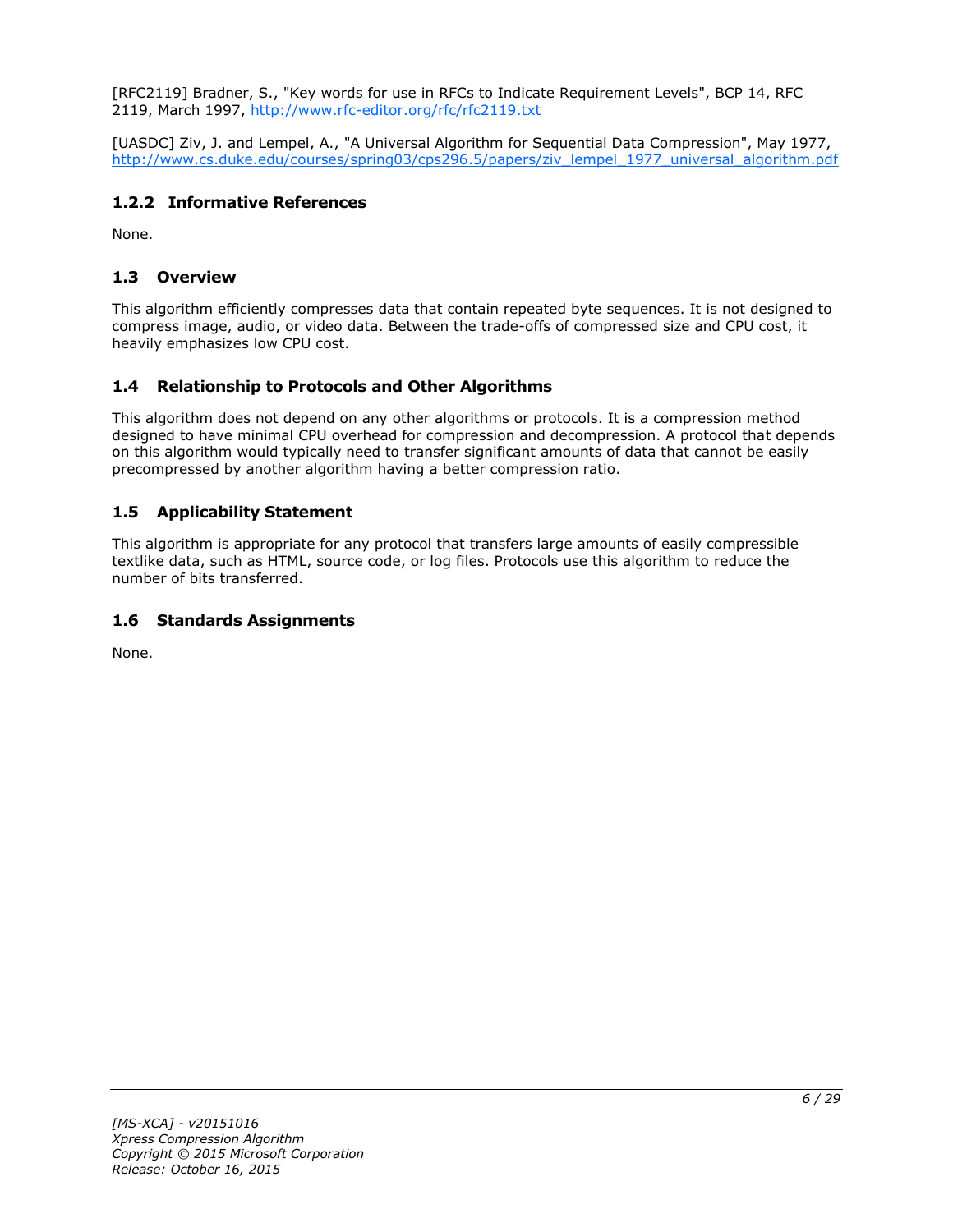## <span id="page-6-0"></span>**2 Algorithm Details**

## <span id="page-6-1"></span>**2.1 LZ77+Huffman Compression Algorithm Details**

The overall compression algorithm for the Huffman **[IEEE-MRC]** variant can be divided into three stages, which are performed in this order:

- 1. Perform **LZ77** (**[UASDC]**) compression to generate an intermediate compressed buffer.
- 2. Construct canonical **Huffman codes**.
- 3. Process the intermediate **LZ77** data, and re-encode it in a Huffman-based bit stream.

The algorithm cannot start Huffman encoding until it has computed the **Huffman codes**, and it cannot compute the **Huffman codes** until it knows the frequency of each symbol in the **Huffman alphabet**. To compute these frequencies, the algorithm first performs the **LZ77** phase. For efficiency, the algorithm SHOULD store the **LZ77** output so that the final phase does not have to recompute it.

The final compression format consists of two parts:

- The first 256 bytes indicate the bit length of each of the 512 **Huffman symbol**s (see **[prefix](#page-4-5)  [code](#page-4-5)**).
- The remainder of the data is a sequence of **Huffman symbol**s, along with match lengths and distances.

The **Huffman alphabet** consists of 512 symbols, each with a numeric value in the range 0-511. The symbols 0-255 represent literal values that correspond to raw byte values as opposed to matches. The symbols 256-511 represent **matches** or **references** indicating that the next several bytes are the same as some bytes that previously occurred in the data. Each match consists of two encoded integers: a length and a distance. When the decoding method encounters a match symbol, the original data is reconstructed by copying <length> bytes from the position in its previously decompressed data of  $\leq$ [decompression cursor] – [match distance]>.

## <span id="page-6-2"></span>**2.1.1 Abstract Data Model**

None.

## <span id="page-6-3"></span>**2.1.2 Initialization**

None.

## <span id="page-6-4"></span>**2.1.3 Processing Rules**

None.

#### <span id="page-6-5"></span>**2.1.4 Phases**

#### <span id="page-6-6"></span>**2.1.4.1 LZ77 Phase**

This phase processes each byte of the input data and produces two outputs: the intermediate **LZ77** (**[UASDC]**) encoding of flags, literals, and matches; and the frequency of each symbol in the **Huffman alphabet**.

The following flowchart shows how the **LZ77** phase works.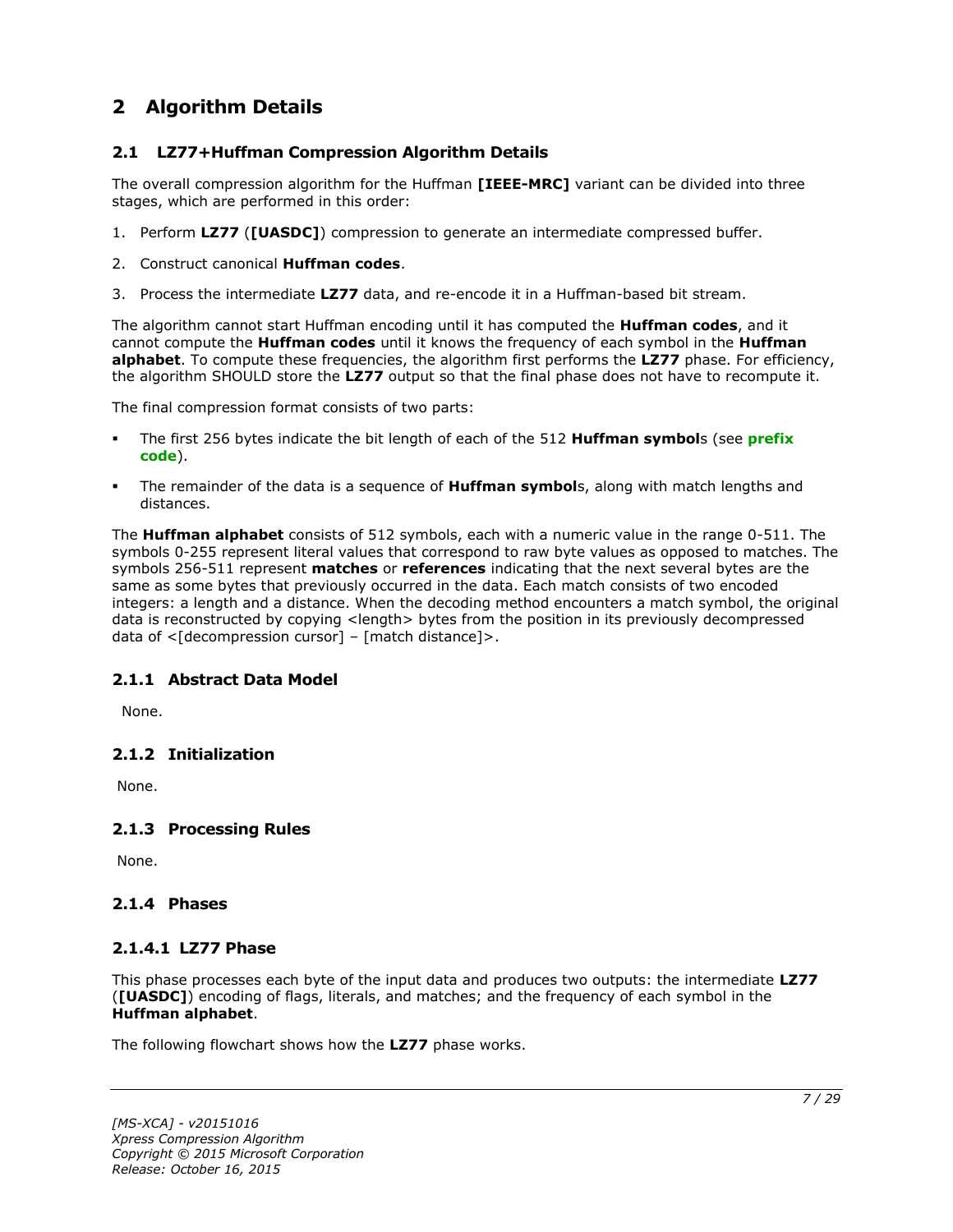

#### **Figure 1: LZ77 phase**

The **hash table** is an array of pointers to previous positions in the input buffer. It is used to find matches, as follows:

```
HashValue = HashThreeBytes(InputBuffer[CurrentPosition],
                            InputBuffer[CurrentPosition+1],
                           InputBuffer[CurrentPosition+2]);
PotentialMatch = HashTable[HashValue];
HashTable[HashValue] = CurrentPosition;
```
*[MS-XCA] - v20151016 Xpress Compression Algorithm Copyright © 2015 Microsoft Corporation Release: October 16, 2015*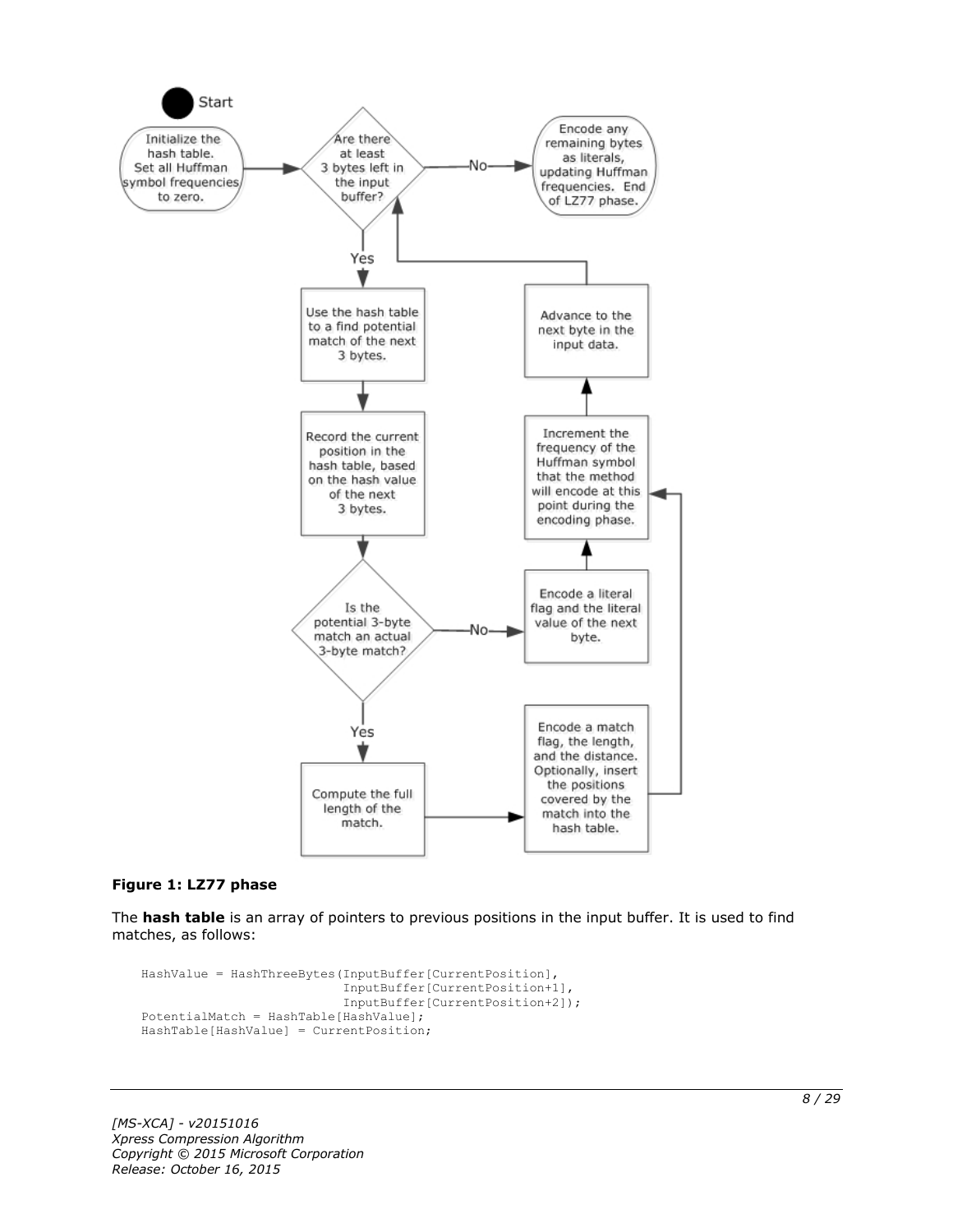The **HashThreeBytes** function SHOULD be quick to compute and provide a small number of collisions.

If the additional CPU cost is justified, the algorithm SHOULD be extended to search for longer matches than those provided by the basic **hash table**. This can be achieved with more **hash table**s, **tree**s, or a **chained hash table**. Finding longer matches generally results in smaller compressed data but requires more time for the compression method to execute.

The intermediate compression format that is produced in this phase SHOULD be designed for quick encoding and decoding, and it SHOULD be small enough to guarantee its fit in a temporary buffer that is only slightly larger than the input buffer. The algorithm will be more efficient if it is not necessary to check whether the temporary buffer has sufficient space.

The intermediate compression format SHOULD use bitmasks grouped in 32-bit values to represent the literal or match flags. Also, literal values SHOULD be stored as simple bytes in the intermediate stream. Matches SHOULD be encoded in sizes that are guaranteed to be less than or equal to their lengths.

For example, a 3-byte match could use 1 byte for its length and 2 bytes for its distance. Much longer matches SHOULD be encoded with a 2-byte distance and a special length value (such as 0xFF) indicating that the full length is encoded in the next 2 or 4 bytes.

During the **LZ77** phase, the algorithm SHOULD count the frequencies of the **Huffman symbol**s it will later encode. The **Huffman symbol** for each literal or match is computed in the following way.

- For literals, the Huffman symbol index is the value of the literal (ranging from 0 to 255, inclusive).
- For matches, the **Huffman symbol** is computed from the length and distance by using the following code, in which GetHighBit(Distance) is defined as the bit index of the highest set bit in the binary representation of the distance.

```
If (Lenqth - 3) < 15HuffmanSymbol = 256 + (Length - 3) + (16 * GetHighBit(Distance))Else
    HuffmanSymbol = 256 + 15 + (16 * \text{GetHighBit}(\text{Distance}))
```
Note that this definition assumes that *Distance* is greater than 0, and this is a valid assumption in this context.

| <b>Distance</b> | <b>Binary representation</b> | GetHighBit(Distance) |
|-----------------|------------------------------|----------------------|
|                 | 0001                         | 0                    |
|                 | 0010                         |                      |
|                 | 0101                         |                      |
|                 | 0111                         |                      |

The following table provides examples of **GetHighBit** calculations.

The **GetHighBit** function SHOULD be efficiently computed with a precomputed 256-byte table.

```
If Distance < 256
    DistanceHighBit = PrecomputedHighBitTable[Distance]
Else (assuming Distance \langle (1 \langle 16))
    DistanceHighBit = 8 + PrecomputedHighBitTable[Distance >> 8]
```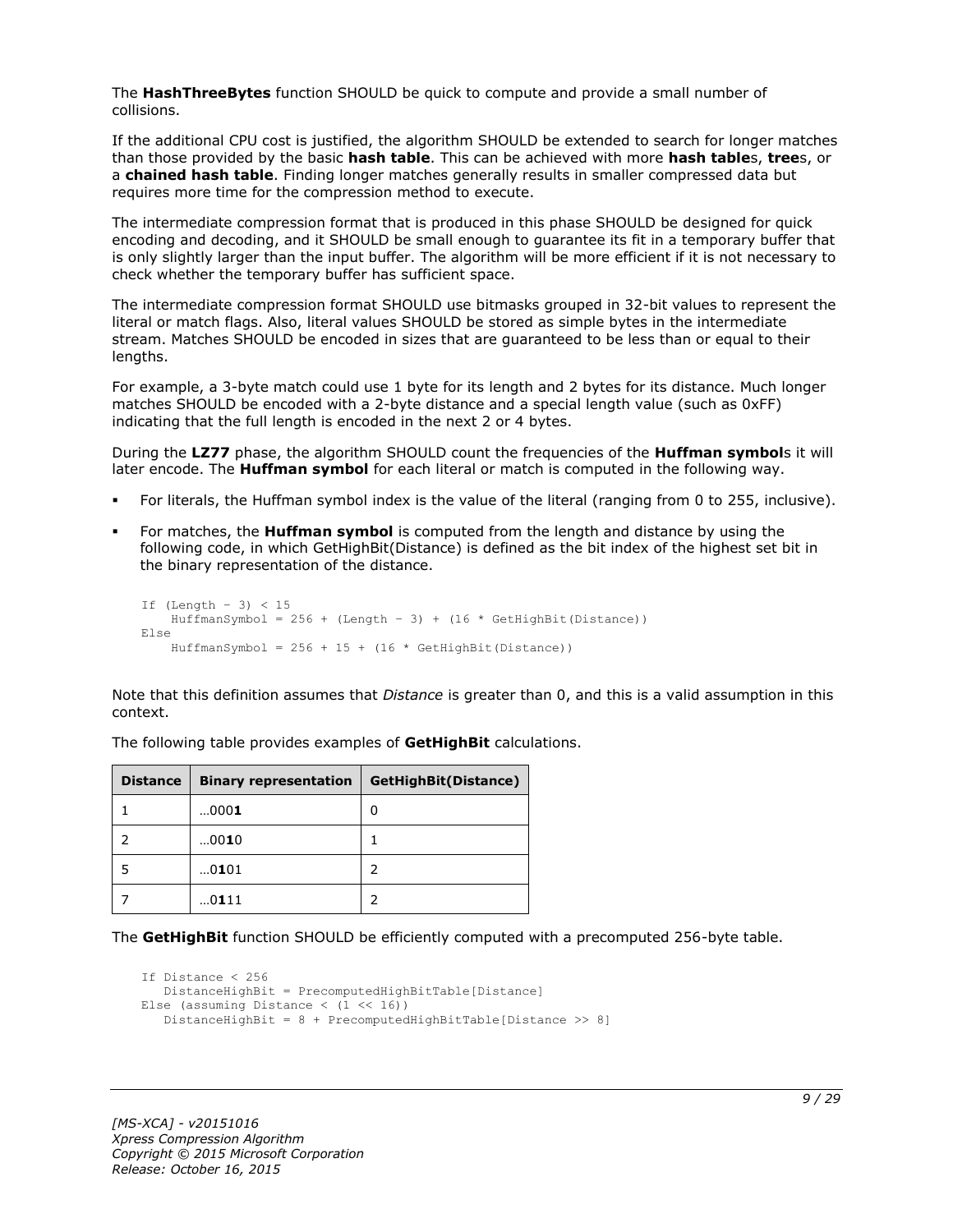## <span id="page-9-0"></span>**2.1.4.2 Huffman Code Construction Phase**

This phase computes canonical **[Huffman codes](#page-4-6)** from the symbol counts generated by the LZ77 [\(\[UASDC\]\)](http://go.microsoft.com/fwlink/?LinkId=90549) phase. For each of the 512 symbols in the **[Huffman alphabet](#page-4-7)**, this phase computes the bit sequence that is used to encode the symbol. These codes are reconstructed by the decompression algorithm from the bit length of each symbol. The codes are canonical because they depend only on the bit length of the symbol, not the precise symbol count. This encoding saves space because bit lengths require fewer bits to store (4 bits per symbol) than exact counts (16 bits per symbol).

An additional requirement of this phase comes from the way the bit lengths are stored in the compressed data: each bit length is stored in 4 bits, so no bit length can be longer than 15 (a **length** of zero means that the symbol does not occur).

The following flowchart illustrates the length-limited canonical **[Huffman code](#page-4-8)** construction method.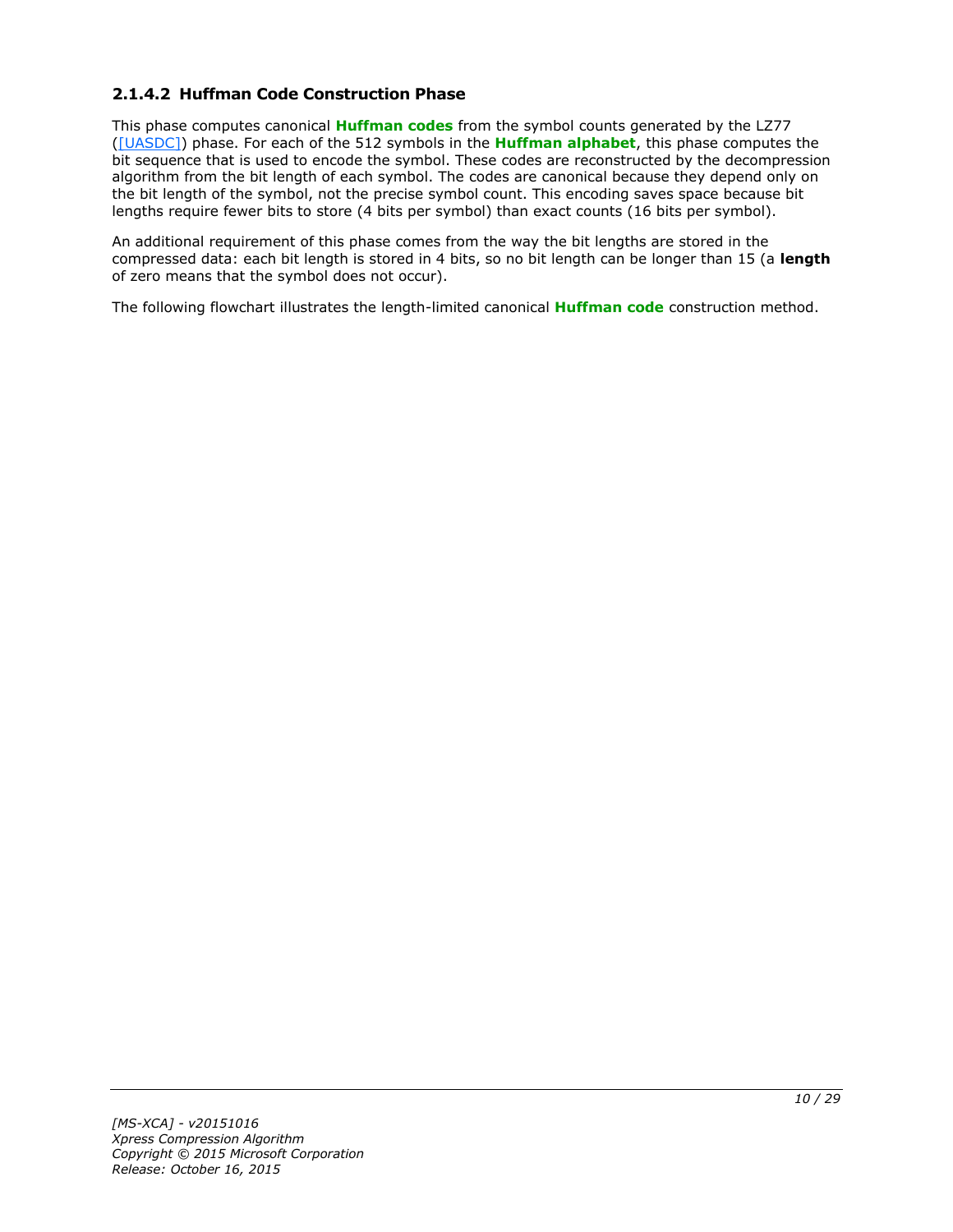

**Figure 2: Length-limited canonical Huffman code construction method.**

## <span id="page-10-0"></span>**2.1.4.3 Final Encoding Phase**

In the final encoding phase, the algorithm processes the intermediate encoding of literals and matches generated by the LZ77 [\(\[UASDC\]\)](http://go.microsoft.com/fwlink/?LinkId=90549) phase. It re-encodes each literal and match using the canonical Huffman codes, but first it encodes the **[Huffman symbol](#page-4-9)** bit lengths.

Each symbol bit length is encoded with 4 bits. Bit lengths for even-valued symbols are stored in the lower 4 bits of the bytes, whereas bit lengths for odd-valued symbols are stored in the higher 4 bits.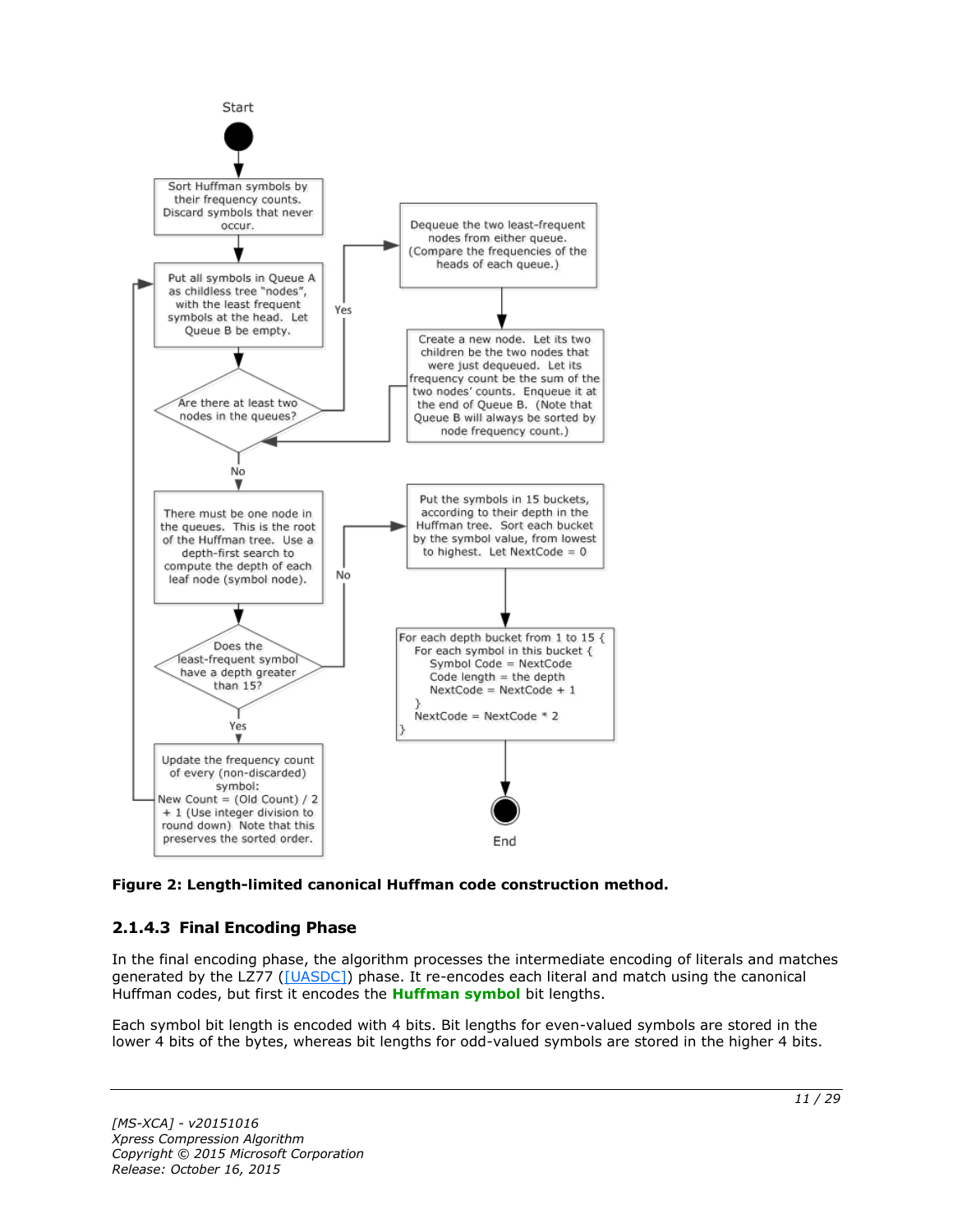For example, if the bit lengths of symbols 0, 1, 2, and 3 were 5, 6, 7, and 8, respectively, the first 2 bytes of the output buffer would be  $0 \times 65$  0x87. The Huffman [\[IEEE-MRC\]](http://go.microsoft.com/fwlink/?LinkId=227659) construction process guarantees that each bit length fits in 4 bits. Symbols that are never used, and therefore have no Huffman code, have the special value of zero.

Because there are 512 Huffman symbols, and the format stores two lengths per byte, this part of the output data will always be exactly 256 bytes.

Following the 256-byte table, the format encodes the sequence of literals and matches. Literals are distinguished from matches by the value of the Huffman symbol: symbol values less than 256 are literals, whereas symbols greater than 255 are matches. Most matches require more bits to fully encode the distance and the length.

As explained in section  $2.1.4.1$ , the match symbol value encodes the length of the match (up to 17) and the bit index of the highest set bit in the distance. If this bit index is, for example, 3, the decompression function can determine that the distance is at least 1000 (1000 binary, or 8 decimal) and at most 1111 (1111 binary, or 15 decimal). It can also compute that 3 more bits of information are required to determine the exact distance. Therefore, the encoder encodes the lower 3 bits of the distance directly in the output bit stream (which is also used to encode the variable-length Huffman codes). In general, the encoder explicitly encodes the lower <GetHighBit(Distance) > bits immediately following the match's Huffman symbol.

The encoder is required to process match lengths longer than 17. If the length is less than 18, the decoder can determine it directly from the match symbol by taking the lower 4 bits and adding 3. A lower-four-bits value of 15 is a special case that means the length is at least 18, and the full length is encoded with more bits. Unlike the extra-distance bits, the extra-length bits are not encoded seamlessly in the **Huffman** bit stream. Longer lengths are encoded with an extra byte in the output, and if that is not enough, an additional 2 bytes. The location of these extra bytes is such that, if the decompression function reads the **Huffman** bit stream in 2-byte chunks, these extra bytes are the next bytes that the decompression function will read.

Some implementations of the decompression algorithm expect an extra symbol to mark the end of the data. For example, certain implementations fail during decompression if the Huffman symbol 256 is not found after the actual data. For this reason, the encoding algorithm appends this symbol and increments the count of symbol 256 before the Huffman codes are constructed.

Note that match distances cannot be larger than 65,535, and match lengths cannot be longer than 65,538. The LZ77 phase is implemented to ensure that match lengths and distances do not exceed these values.

The following pseudocode demonstrates the encoding method.

```
Write the 256-byte table of symbol bit lengths
While there are more literals or matches to encode
       If the next thing is a literal
         WriteBits(SymbolLength[LiteralValue], SymbolCode[LiteralValue])
   Else // the next thing is a match
         Extract the length and distance of the match
        MatchSymbolValue = 256 + min(Length - 3, 15) + (16 * GetHighBit(Distance))
         WriteBits(SymbolLength[MatchSymbolValue], SymbolCode[MatchSymbolValue])
        If (Length - 3) \geq 15
            WriteByte(min(Length - 3 - 15, 255))
           If (Length - 3 - 15) >= 255
                WriteTwoBytes(Length – 3)
         WriteBits(GetHighBit(Distance), Distance – (1 << GetHighBit(Distance)))
WriteBits(SymbolLength[256], SymbolCode[256])
FlushBits()
```
The **WriteBits**, **WriteByte**, **WriteTwoBytes**, and **FlushBits** functions implicitly use five variables, which are initialized as follows: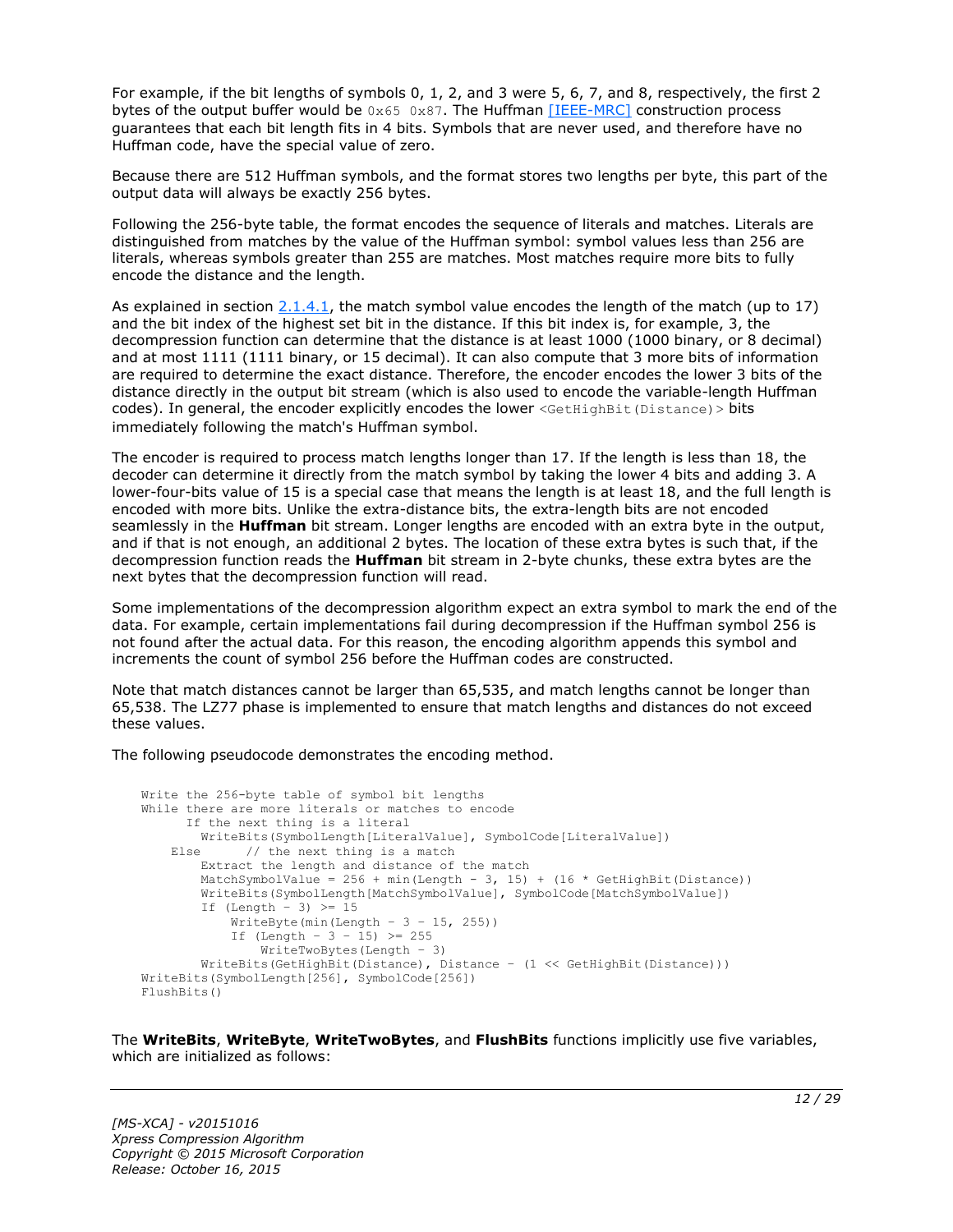```
FreeBits = 16
NextWord = 0
OutputPosition1 = OutputBufferPointer + 256
OutputPosition2 = OutputBufferPointer + 258 
OutputPosition = OutputBufferPointer + 260
```
The following pseudocode shows the implementation of the functions. Note that a complete implementation must also include bounds checks to ensure that nothing is written beyond the output buffer.

```
WriteBits (NumberOfBitsToWrite, BitsToWrite)
     If FreeBits >= NumberOfBitsToWrite
         FreeBits = FreeBits – NumberOfBitsToWrite
         NextWord = (NextWord << NumberOfBitsToWrite) + BitsToWrite
     Else
         NextWord = (NextWord << FreeBits)
         NextWord = NextWord + (BitsToWrite >> (NumberOfBitsToWrite – FreeBits))
         FreeBits = FreeBits – NumberOfBitsToWrite
         Write (NextWord & 0xFF) to OutputPosition1
         Write (NextWord >> 8) to OutputPosition1 + 1
         OutputPosition1 = OutputPosition2
         OutputPosition2 = OutputPosition
         Advance OutputPosition by 2 bytes
         FreeBits = FreeBits + 16
         NextWord = BitsToWrite
End
WriteByte (ByteToWrite)
    Write ByteToWrite to OutputPosition
     Advance OutputPosition by 1 byte
End
WriteTwoBytes (BytesToWrite)
     Write (BytesToWrite & 0xFF) to OutputPosition
     Write (BytesToWrite >> 8) to OutputPosition + 1
    Advance OutputPosition by 2 bytes
End
FlushBits ()
     NextWord <<= FreeBits
     Write (NextWord & 0xFF) to OutputPosition1
     Write (NextWord >> 8) to OutputPosition1 + 1
       Write a 16-bit value of zero to OutputPosition2
     The final compressed size is the value of OutputPosition
End
```
#### <span id="page-12-0"></span>**2.2 LZ77+Huffman Decompression Algorithm Details**

#### <span id="page-12-1"></span>**2.2.1 Abstract Data Model**

None.

## <span id="page-12-2"></span>**2.2.2 Initialization**

None.

## <span id="page-12-3"></span>**2.2.3 Processing Rules**

None.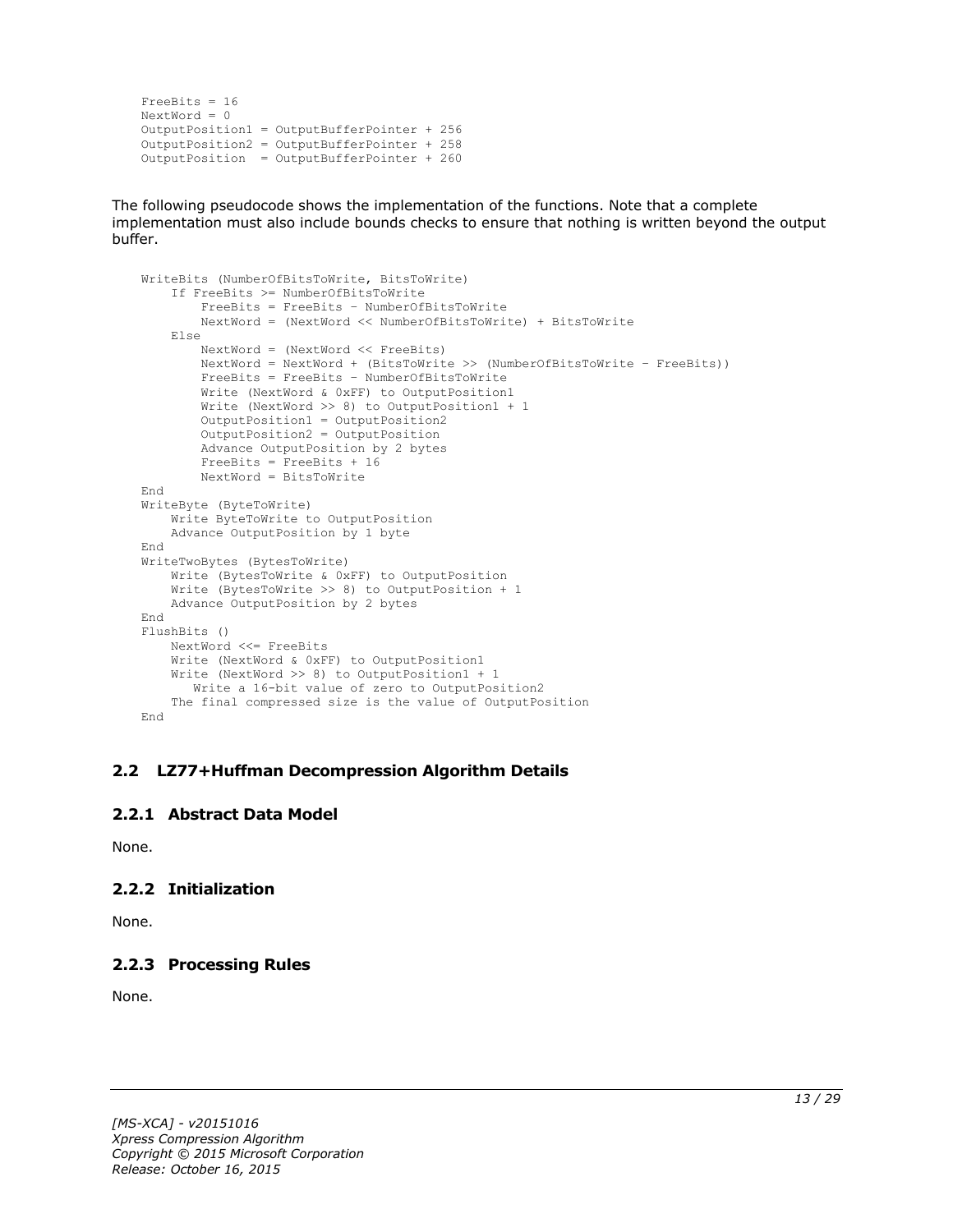#### <span id="page-13-0"></span>**2.2.4 Processing**

The decompression algorithm uses the 256-byte Huffman table to reconstruct the canonical Huffman [\[IEEE-MRC\]](http://go.microsoft.com/fwlink/?LinkId=227659) representations of each symbol. Next, the Huffman stream of LZ77 [\(\[UASDC\]\)](http://go.microsoft.com/fwlink/?LinkId=90549) literals and matches is decoded to reproduce the original data.

The following method can be used to construct a decoding table. The decoding table will have 2^15 entries because 15 is the maximum bit length permitted by the Xpress Compression Algorithm for a Huffman code. If a symbol has a bit length of X, it has  $2^(15 - X)$  entries in the table that point to its value. The order of symbols in the table is sorted by bit length (from low to high), and then by symbol value (from low to high). These requirements represent the agreement of canonicalness with the compression end of the algorithm. The following pseudocode shows the table construction method:

```
CurrentTableEntry = 0
For BitLength = 1 to 15
   For Symbol = 0 to 511
         If the encoded bit length of Symbol equals BitLength
            EntryCount = (1 \leq \leq 15 - \text{BitLength}) Repeat EntryCount times
                 If CurrentTableEntry >= 2^15
                     The compressed data is not valid. Return with error.
                 DecodingTable[CurrentTableEntry] = Symbol
                 CurrentTableEntry = CurrentTableEntry + 1
If CurrentTableEntry does not equal 2^15
     The compressed data is not valid. Return with error.
```
A valid implementation MUST use a method that provides results equivalent to those of the preceding table-based method to construct a data structure for decoding canonical Huffman codes. An implementation MAY use this simple table-based method, but SHOULD use a faster method.

The compression stream is designed to be read in (mostly) 16-bit chunks, with a 32-bit register maintaining at least the next 16 bits of input. This strategy allows the code to seamlessly handle the bytes for long match lengths, which would otherwise be awkward. The following pseudocode demonstrates this method.

```
Build the decoding table
CurrentPosition = 256 // start at the end of the Huffman table
NextBits = Read16Bits(InputBuffer + CurrentPosition)
CurrentPosition += 2
NextBits <<= 16
NextBits |= Read16Bits(InputBuffer + CurrentPosition)
CurrentPosition += 2
ExtraBits = 16
Loop until a terminating condition
    Next15Bits = NextBits \gg (32 - 15)
     HuffmanSymbol = DecodingTable[Next15Bits]
     HuffmanSymbolBitLength = the bit length of HuffmanSymbol, from the table in
                              the input buffer
     NextBits <<= HuffmanSymbolBitLength
     ExtraBits -= HuffmanSymbolBitLength
     If ExtraBits < 0
        NextBits |= Read16Bits(InputBuffer + CurrentPosition) << (-ExtraBits)
         ExtraBits += 16
         CurrentPosition += 2
     If HuffmanSymbol < 256
        Output the byte value HuffmanSymbol to the output stream.
     Else If HuffmanSymbol == 256 and
             the entire input buffer has been read and
             the expected decompressed size has been written to the output buffer
         Decompression is complete. Return with success.
     Else
        HuffmanSumbol = HuffmanSumbol - 256 MatchLength = HuffmanSymbol mod 16
```
*[MS-XCA] - v20151016 Xpress Compression Algorithm Copyright © 2015 Microsoft Corporation Release: October 16, 2015*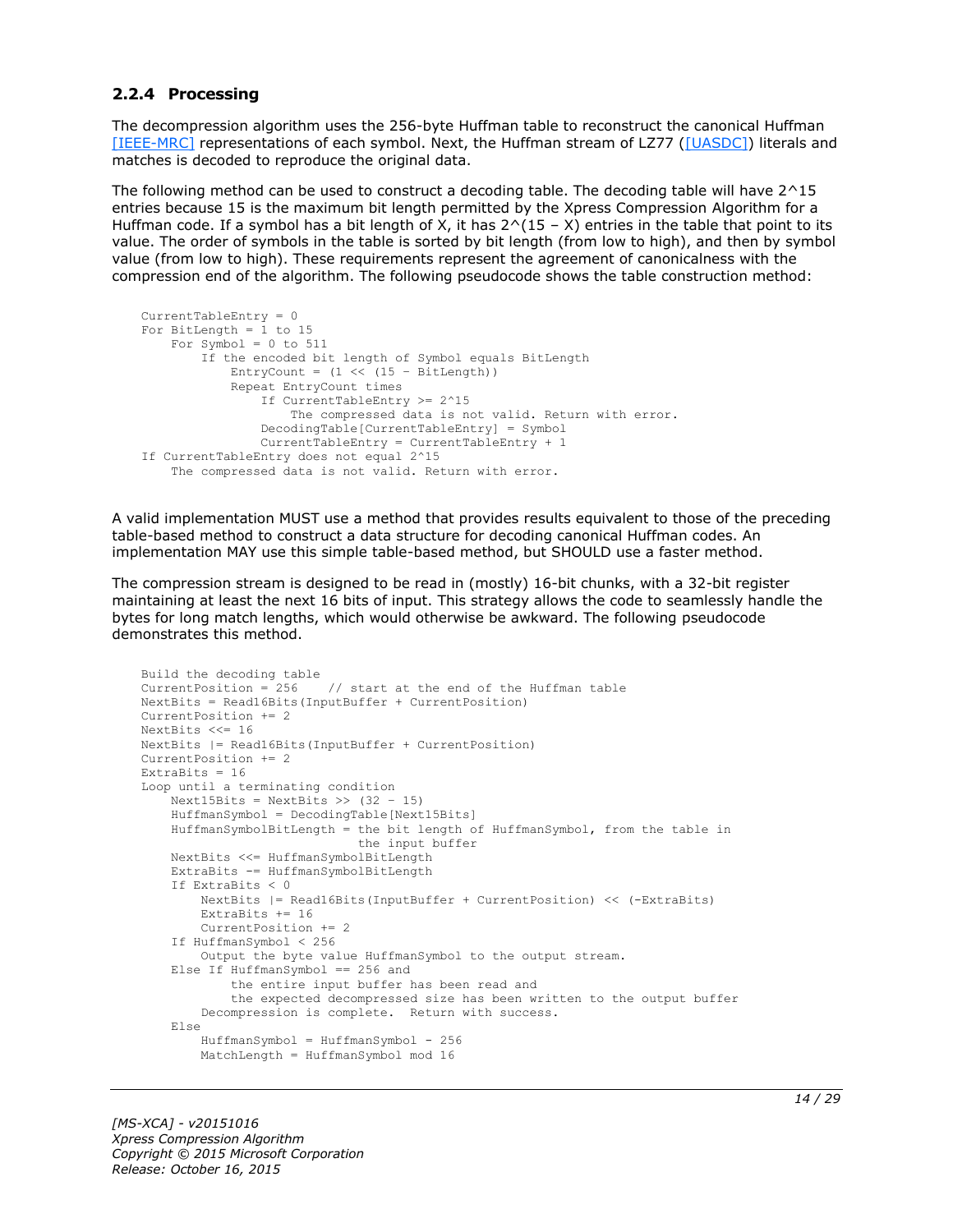```
 MatchOffsetBitLength = HuffmanSymbol / 16
 If MatchLength == 15
    MatchLength = ReadByte(InputBuffer + CurrentPosition)
     CurrentPosition += 1
     If MatchLength == 255
         MatchLength = Read16Bits(InputBuffer + CurrentPosition)
       CurrentPosition += 2
        If MatchLength < 15
            The compressed data is invalid. Return error.
       MatchLength = MatchLength - 15
     MatchLength = MatchLength + 15
MatchLength = MatchLength + 3 MatchOffset = NextBits >> (32 – MatchOffsetBitLength)
 MatchOffset += (1 << MatchOffsetBitLength)
 NextBits <<= MatchOffsetBitLength
 ExtraBits -= MatchOffsetBitLength
 If ExtraBits < 0
   Read the next 2 bytes the same as the preceding (ExtraBits < 0) case
For i = 0 to MatchLength - 1
     Output OutputBuffer[CurrentOutputPosition – MatchOffset + i]
```
An implementation MUST also generate an error indicating that the compressed data is not valid in the event of an improper memory access outside the buffer.

Note that the match-copying loop copies 1 byte at a time and cannot use the standard library functions **memcpy** or **memove**. A sequence of bytes such as aaaaaa can be encoded like this: [literal: "a"][match: offset=1, length=5]. In other words, the match length can be greater than the match offset, and this necessitates the 1-byte-at-a-time copying strategy.

### <span id="page-14-0"></span>**2.3 Plain LZ77 Compression Algorithm Details**

#### <span id="page-14-1"></span>**2.3.1 Abstract Data Model**

None.

#### <span id="page-14-2"></span>**2.3.2 Initialization**

None.

#### <span id="page-14-3"></span>**2.3.3 Processing Rules**

None.

## <span id="page-14-4"></span>**2.3.4 Processing**

The fastest variant of the Xpress Compression Algorithm avoids the cost of the Huffman [IEEE-MRC] pass by encoding the LZ77 [\[UASDC\]](http://go.microsoft.com/fwlink/?LinkId=90549) literals and matches in a simple way. The encoding process is similar to the method described in section  $2.1.4.1$ , with the key difference that the largest match offset it can encode is 8192 instead of the 65535 limit of the Huffman format. The literal or match flags are encoded in 32-bit chunks. Literals are encoded with a simple byte value. Matches are encoded with a 16-bit value, where the high 13 bits represent the offset and the low 3 bits represent the length. Long lengths are encoded with an additional 4 bits, then 8 bits, and then 16 bits. The following pseudocode provides an outline of the encoding method.

```
Flags = 0 // this is a 32-bit integer value
FlagCount = 0FlagOutputPosition = 0
OutputPosition = 4
```
*[MS-XCA] - v20151016 Xpress Compression Algorithm Copyright © 2015 Microsoft Corporation Release: October 16, 2015*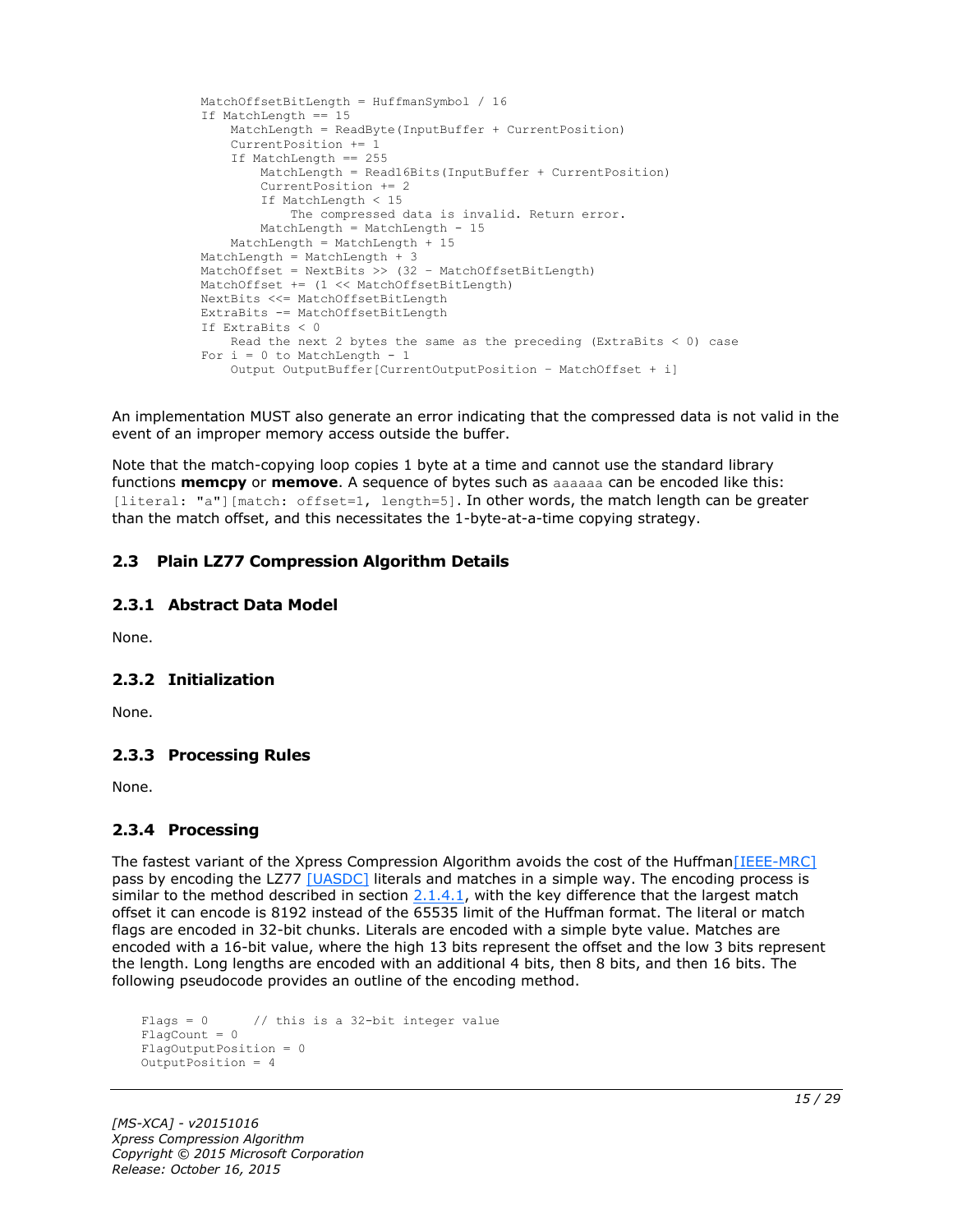```
InputPosition = 0
LastLengthHalfByte = 0
While InputPosition has not reached the end of the input buffer
     Try to find a match with a length of at least 3 (see section 2.1.4.1)
    The match must be within the last 8,192 bytes (MatchOffset \leq 2^13)
     If no match was found or InputPosition + 2 is beyond the input buffer
         Copy 1 byte from InputPosition to OutputPosition. Advance both.
         Flags <<= 1
         FlagCount = FlagCount + 1
         If FlagCount == 32
             Write the 32-bit value Flags to FlagOutputPosition
             FlagCount = 0
             FlagOutputPosition = OutputPosition
             OutputPosition += 4
     Else // a valid match was found
         Let MatchLength and MatchOffset describe the match
         MatchLength = MatchLength – 3
        MatchOffset = MatchOffset - 1 MatchOffset <<= 3
         MatchOffset |= min(MatchLength, 7)
         Write the 16-bit value MatchOffset to OutputPosition
         OutputPosition += 2
         If MatchLength >= 7
            MatchLength -= 7
             If LastLengthHalfByte == 0
                 LastLengthHalfByte = OutputPosition
                 Write the byte value min(MatchLength, 15) to OutputPosition
                OutputPosition += 1
             Else
                 OutputBuffer[LastLengthHalfByte] |= min(15, MatchLength) << 4
                 LastLengthHalfByte = 0
             If MatchLength >= 15
                 MatchLength -= 15
                 Write the byte value min(MatchLength, 255) to OutputPosition
                OutputPosition += 1
                 If MatchLength >= 255
                     MatchLength += 15 + 7
                     Write the 2-byte value MatchLength to OutputPosition
                     OutputPosition += 2
        Flags = (Flags << 1) | 1
         FlagCount = FlagCount + 1
         If FlagCount == 32
             Write the 32-bit value Flags to FlagOutputPosition
            FlacCount = 0 FlagOutputPosition = OutputPosition
             OutputPosition += 4
         Advance InputPosition to the first byte that was not in the match
Endwhile
Flags <<=(32 - \text{FlagCount})Flags = (1 \leq \leq (32 - \text{FlagCount})) - 1Write the 32-bit value Flags to FlagOutputPosition
The final compressed size is the value of OutputPosition
```
## <span id="page-15-0"></span>**2.4 Plain LZ77 Decompression Algorithm Details**

#### <span id="page-15-1"></span>**2.4.1 Abstract Data Model**

None.

## <span id="page-15-2"></span>**2.4.2 Initialization**

None.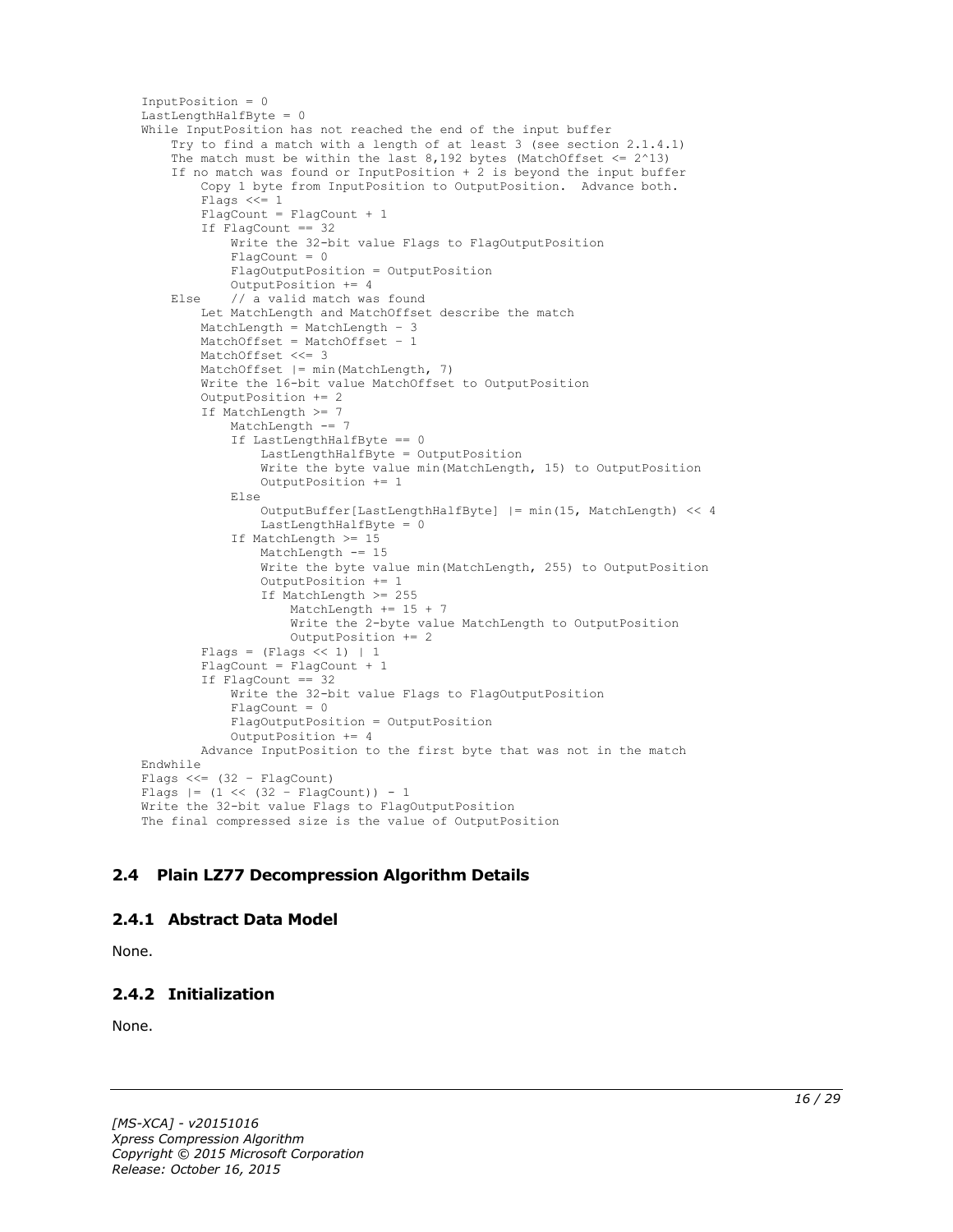#### <span id="page-16-0"></span>**2.4.3 Processing Rules**

None.

### <span id="page-16-1"></span>**2.4.4 Processing**

This section provides the decompression method corresponding to the compression method that is described in section [2.3.](#page-14-0) The basic structure is to decode each flag, which indicates whether the next item is a literal or a match. Literals are copied directly from the input buffer to the output buffer. Matches are decoded into a (length, offset) pair that is used to copy data from earlier in the output buffer. If the code that follows reads or writes outside the provided buffers at any time, an implementation MUST return an error indicating that the compressed buffer is invalid. Note that the match-copying loop copies 1 byte at a time and cannot use the standard library functions **memcpy** or **memmove**. A sequence of bytes such as aaaaaa can be encoded as follows:

```
[literal: "a"][match: offset=1, length=5]
```
The **match length** can be greater than the **match offset**, and this necessitates the 1-byte-at-a-time copying strategy shown in the following pseudocode.

```
BufferedFlags = 0
BufferedFlagCount = 0
InputPosition = 0
OutputPosition = 0
LastLengthHalfByte = 0Loop until break instruction or error
     If BufferedFlagCount == 0
         BufferedFlags = read 4 bytes at InputPosition
         InputPosition += 4
         BufferedFlagCount = 32
     BufferedFlagCount = BufferedFlagCount – 1
    If (BufferedFlags & (1 \leq \text{BufferedFlagCount})) == 0
         Copy 1 byte from InputPosition to OutputPosition. Advance both.
     Else
         If InputPosition == InputBufferSize
             Decompression is complete. Return with success.
         MatchBytes = read 2 bytes from InputPosition
         InputPosition += 2
        MatchLength = MatchBytes mod 8
        MatchOffset = (MatchBytes / 8) + 1 If MatchLength == 7
             If LastLengthHalfByte == 0
                 MatchLength = read 1 byte from InputPosition
                 MatchLength = MatchLength mod 16
                LastLengthHalfByte = InputPosition
                 InputPosition += 1
             Else
                 MatchLength = read 1 byte from LastLengthHalfByte position
                 MatchLength = MatchLength / 16
                LastLengthHalfByte = 0
             If MatchLength == 15
                 MatchLength = read 1 byte from InputPosition
                 InputPosition += 1
                If MatchLength == 255
                     MatchLength = read 2 bytes from InputPosition
                    InputPosition += 2
                    If MatchLength < 15 + 7
                       Return error.
                    MatchLength == (15 + 7)
                MathLength += 15 MatchLength += 7
        MatchLength += 3
        For i = 0 to MatchLength - 1
```
*[MS-XCA] - v20151016 Xpress Compression Algorithm Copyright © 2015 Microsoft Corporation Release: October 16, 2015*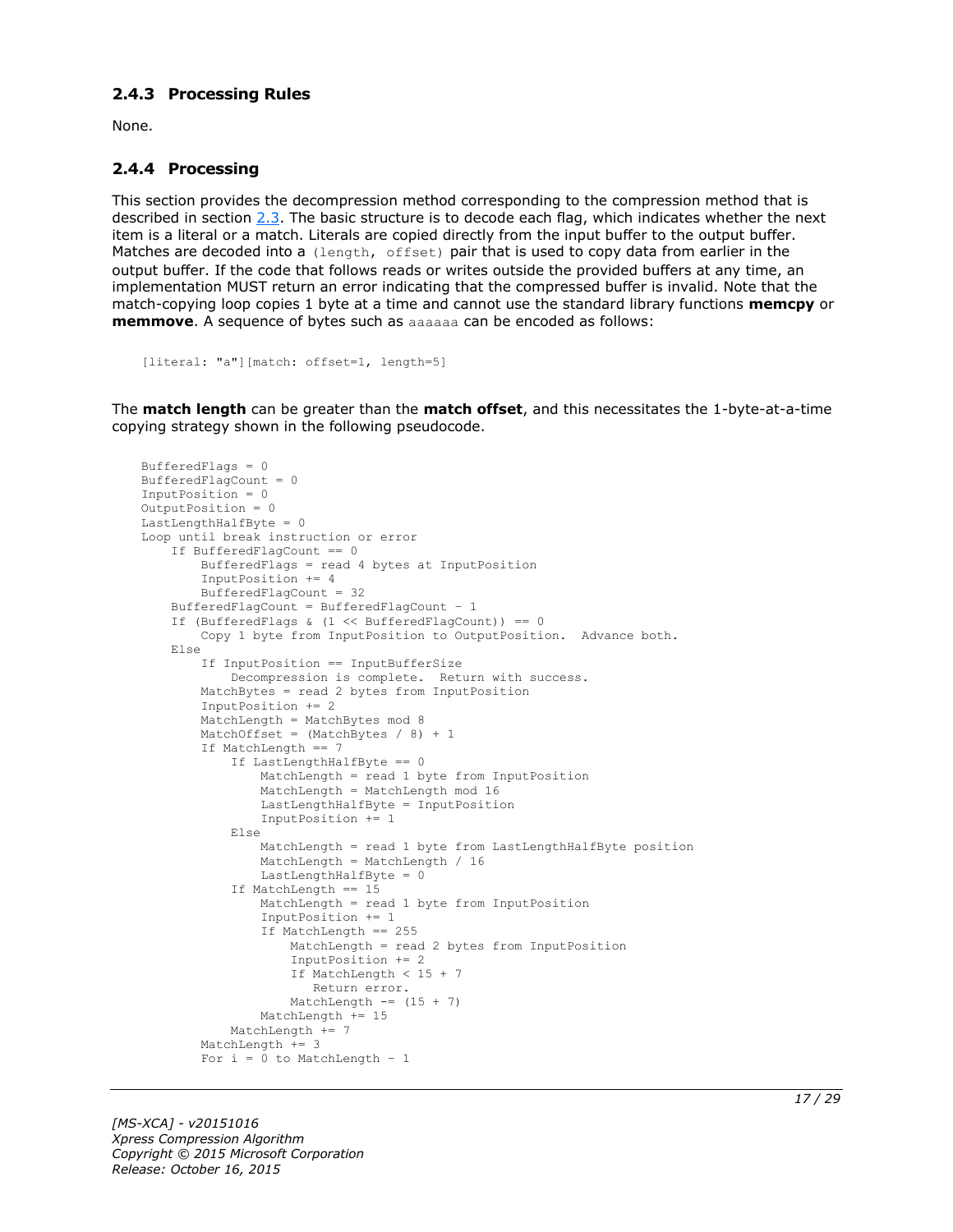```
 Copy 1 byte from OutputBuffer[OutputPosition – MatchOffset]
 OutputPosition += 1
```
## <span id="page-17-0"></span>**2.5 LZNT1 Algorithm Details**

The LZNT1 algorithm employs a grammar common to LZ77 variants, making use of LZ77 [\[UASDC\]](http://go.microsoft.com/fwlink/?LinkId=90549) literals and matches and using the characteristic processing. The LZNT1 algorithm is comparable to the Plain LZ77 variant, which implements the features of LZ77 through a specialized buffer format as specified in section [2.3](#page-14-0) and section [2.4.](#page-15-0) Key differences between the "plain" and LZNT1 variants include the following:

- LZNT1 uses a less complex process to encode lengths.
- LZNT1 varies the number of bits used to encode length and distance, whereas the sizes of the Plain LZ77-encoded fields are fixed.
- LZNT1 groups flags in bytes; Plain LZ77 groups them in 4-byte DWORDs.
- The LZNT1 buffer is structured as a series of chunks that can be independently decompressed.

#### <span id="page-17-1"></span>**2.5.1 Abstract Data Model**

This section describes a conceptual model of possible data organization that an implementation maintains to participate in this algorithm. The described organization is provided to facilitate the explanation of how the algorithm behaves. This document does not mandate that implementations adhere to this model as long as their external behavior is consistent with that described in this document.

The following elements are specific to this algorithm.

- **Chunks:** Segments of data that are compressed, uncompressed, or that denote the end of the buffer.
- **Chunk header:** The header for a compressed or uncompressed chunk of data.
- **Flag bytes:** A bit flag whose bits, read from low order to high order, specify the formats of the data elements that follow. For example, bit 0 corresponds to the first data element, bit 1 to the second, and so on. If the bit corresponding to a data element is set, the element is a 2-byte compressed word; otherwise, it is a 1-byte literal value.
- **Flag group:** A flag byte followed by zero or more data elements, each of which is a single literal byte or a 2-byte compressed word.

#### <span id="page-17-2"></span>**2.5.1.1 Buffer Format**

The LZNT1 algorithm relies on the use of a specific buffer format in its implementation of LZ77. The compression algorithm produces a buffer format of the following grammatical structure:

```
<Buffer> ::= <Chunk> <Buffer> | <Chunk>
<Chunk> ::= <Compressed_chunk> | 
             <Uncompressed_chunk> |
             End_of_buffer
<Uncompressed_chunk> ::= Chunk_header Uncompressed_data
<Compressed chunk> ::= Chunk header <Flag_group>
<Flag_group> ::= <Flag_data> <Flag_group> | <Flag_data>
<Flag_data> ::=
    Flag byte <Data> <Data> <Data> <Data> <Data> <Data> <Data> <Data> <Data> <Data>
```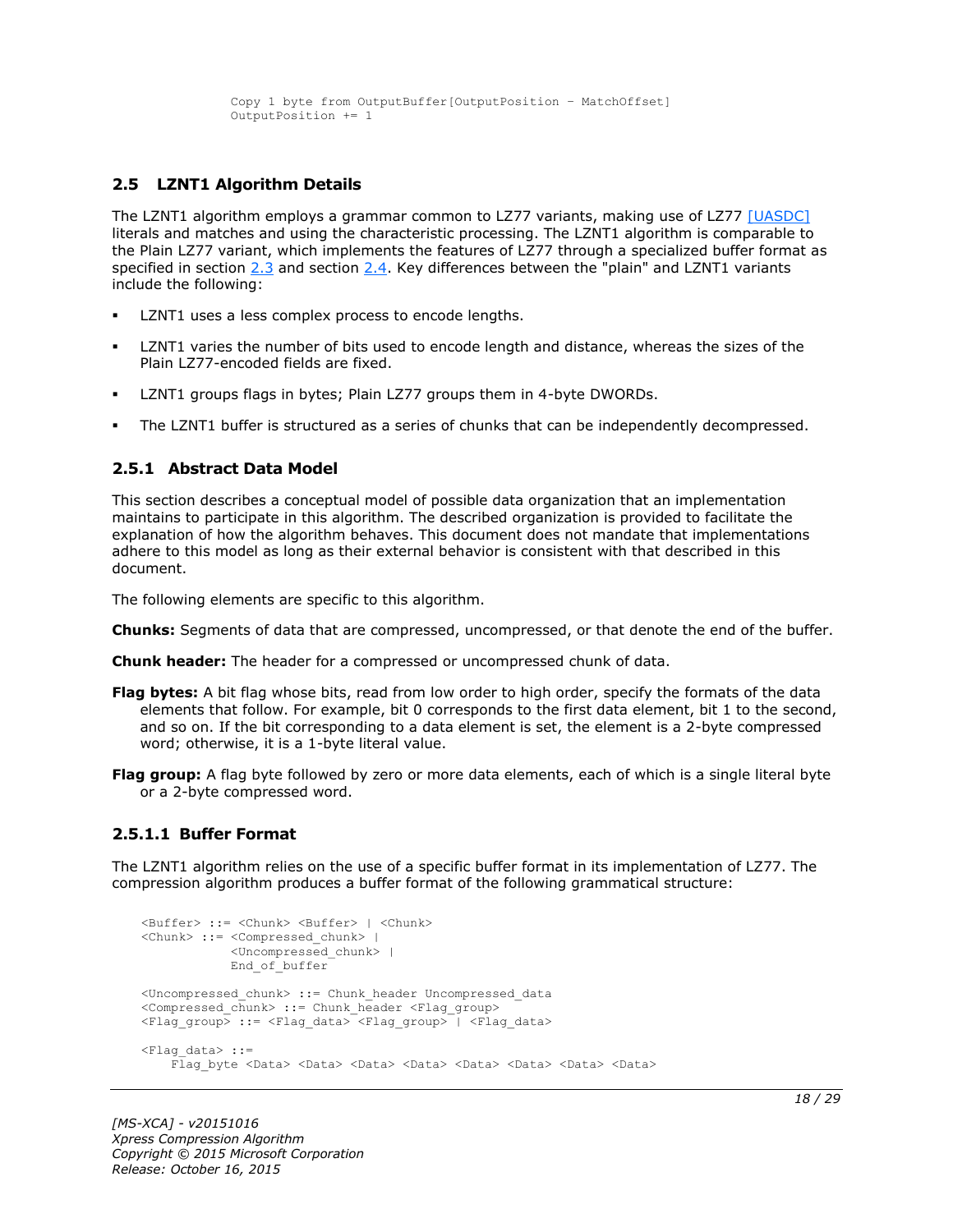```
 | Flag_byte <Data> <Data> <Data> <Data> <Data> <Data> <Data>
   | Flag_byte <Data> <Data> <Data> <Data> <Data> <Data>
   | Flag_byte <Data> <Data> <Data> <Data> <Data>
   | Flag_byte <Data> <Data> <Data> <Data>
   | Flag_byte <Data> <Data> <Data> 
   | Flag_byte <Data> <Data>
   | Flag_byte <Data> 
<Data> ::= Literal | Compressed_word
```
A compressed data buffer consists of one or more **chunks**. A chunk is either compressed, uncompressed, or it denotes the end of the buffer. If the chunk is uncompressed, it contains a **chunk header** followed by uncompressed data; if it is compressed, it contains a chunk header followed by a series of one or more pieces of flagged data. Finally, a piece of flagged data consists of a **flag byte** that is followed by no more than 8 individual data elements.

The following sections describe the structure of each of these grammatical elements, including constraints on their usage that are not expressed in the raw grammar.

## <span id="page-18-0"></span>**2.5.1.2 Buffers and Chunks**

A compressed buffer consists of a series of one or more compressed output **chunks**. Each chunk begins with a 16-bit header.

If both bytes of the header are 0, the header is an *End\_of\_buffer* terminal that denotes the end of the compressed data stream.

Otherwise, the header MUST be formatted as follows:

- Bit 15 indicates whether the chunk contains compressed data.
- Bits [14:12] contain a signature indicating the format of the subsequent data.
- Bits [11:0] contain the size of the compressed chunk, minus three bytes.

Bit 15 indicates whether the chunk contains compressed data. If this bit is zero, the **chunk header** is followed by uncompressed literal data. If this bit is set, the next byte of the chunk is the beginning of a *Flag\_group* nonterminal that describes some compressed data.

Bits 14 down to 12 contain a signature value. This value MUST always be 3 (unless the header denotes the end of the compressed buffer).

Bits 11 down to 0 contain the size of the compressed chunk minus three bytes. This size otherwise includes the size of any metadata in the chunk, including the chunk header. If the chunk is uncompressed, the total amount of uncompressed data therein can be computed by adding 1 to this value (adding 3 bytes to get the total chunk size, then subtracting 2 bytes to account for the chunk header).

The *End\_of\_buffer* character is not required to terminate the compressed buffer. The character is used, however, if space allows. For example, given 20 kilobytes (KB) of uncompressed data and a 10 KB buffer to contain the compressed data, if the size of the compressed data (including metadata) is exactly 10 KB, the capacity of the buffer has been met. In such a case, the *End\_of\_buffer* terminal is not written.

Because the presence of this terminal is not guaranteed, the size of the compressed data MUST be known before data in this format is decompressed.

If an *End\_of\_buffer* terminal is added, the size of the final compressed data is considered not to include the size of the *End\_of\_buffer* terminal.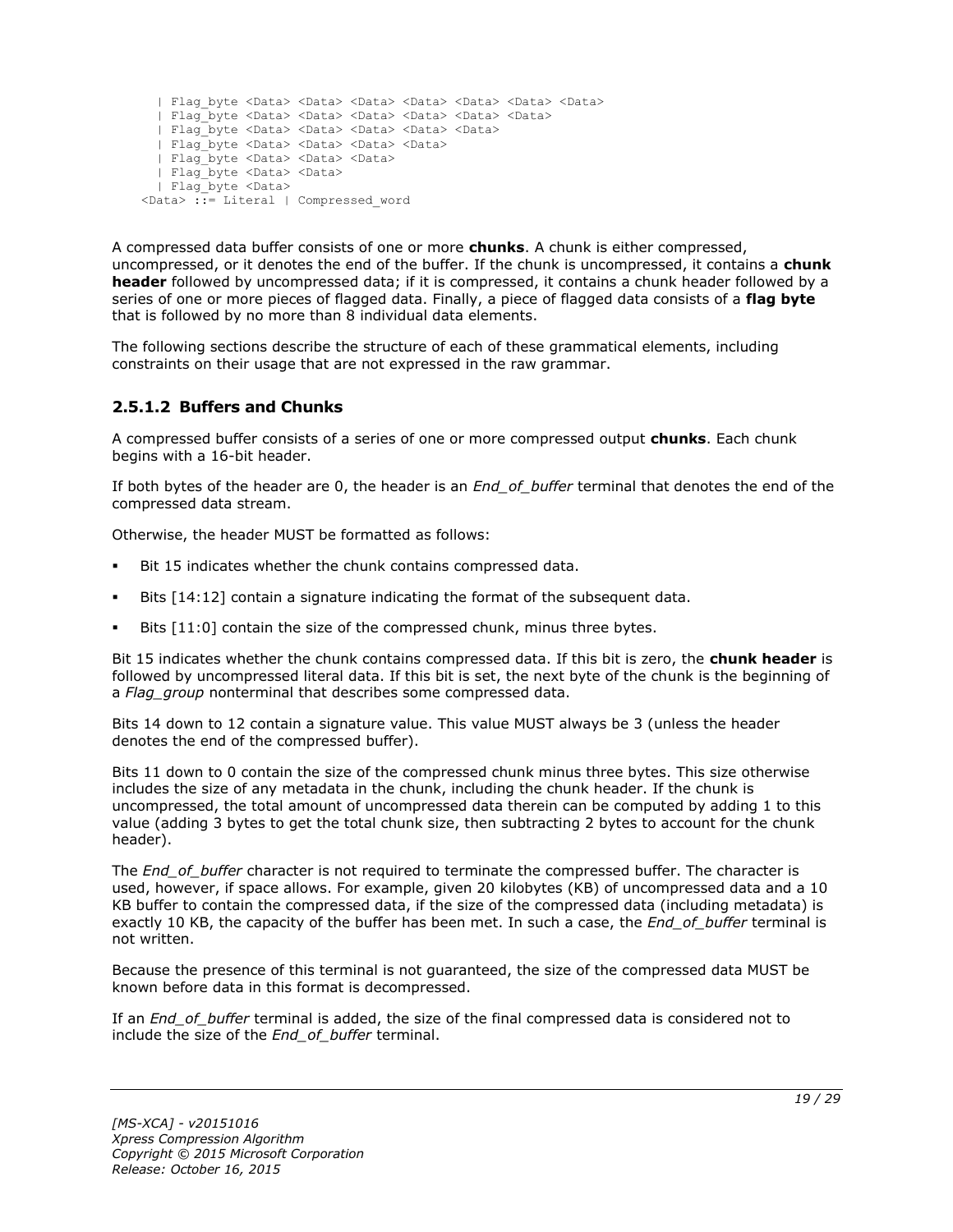#### <span id="page-19-0"></span>**2.5.1.3 Flag Groups**

If a **chunk** is compressed, its **chunk header** is immediately followed by the first byte of a *Flag\_group* nonterminal.

A **flag group** consists of a **flag byte** followed by zero or more data elements. Each data element is either a single literal byte or a two-byte compressed word. The individual bits of a **flag byte**, taken from low-order bits to high-order bits, specify the formats of the subsequent data elements (such that bit 0 corresponds to the first data element, bit 1 to the second, and so on). If the bit corresponding to a data element is set, the element is a two-byte compressed word; otherwise, it is a one-byte literal.

#### <span id="page-19-1"></span>**2.5.1.4 Data Elements**

A data element MUST either be an uncompressed literal or a compressed word. An uncompressed literal is a byte of data that was not compressed and can therefore be treated as part of the uncompressed data stream. A compressed word is a two-byte value that contains a length and a displacement and whose format varies depending on the portion of the data that is being processed.

Each compressed word consists of a D-bit displacement in the high-order bits and an L-bit length in the low-order bits, subject to the constraints that  $4 \leq D \leq 12$ ,  $4 \leq L \leq 12$ , and  $D + L = 16$ . The displacement in a compressed word is the difference between the current location in the uncompressed data (either the current read point when compressing or the current write point when decompressing) and the location of the uncompressed data corresponding to the compressed word, minus one byte. The length is the amount of uncompressed data that can be found at the appropriate displacement, minus three bytes. While using the compressed buffers, the stored displacement must be incremented by 1 and the stored length must be incremented by 3, to get the actual displacement and length.

For example, the input data for a given compression consists of the following stream:

F F G A A G F E D D E F F E E | F F G A A G F E D D E F E D D

In this case, the data prior to the vertical bar has already been compressed. The next 12 characters of the input stream match the first 12 characters of the data that was already compressed. Moreover, the distance from the current input pointer to the start of this matching string is 15 characters. This can be described by the  $\langle$ displacement, length> pair of  $\langle$ 15, 12>.

Decompression of this data produces the first portion of the input stream:

F F G A A G F E D D E F F E E |

The next data element is a <15,  $12$  bisplacement-length pair. The start of the uncompressed data is 15 characters behind the last character in the already uncompressed data, and the length of the data to read is 12 characters. Decompression results in the following buffer.

F F G A A G F E D D E F F E E F F G A A G F E D D E F |

This matches the original data stream.

F F G A A G F E D D E F F E E F F G A A G F E D D E F E D D

The sizes of the displacement and length fields of a compressed word vary with the amount of uncompressed data in the current chunk that has already been processed. The format of a given compressed word is determined as follows: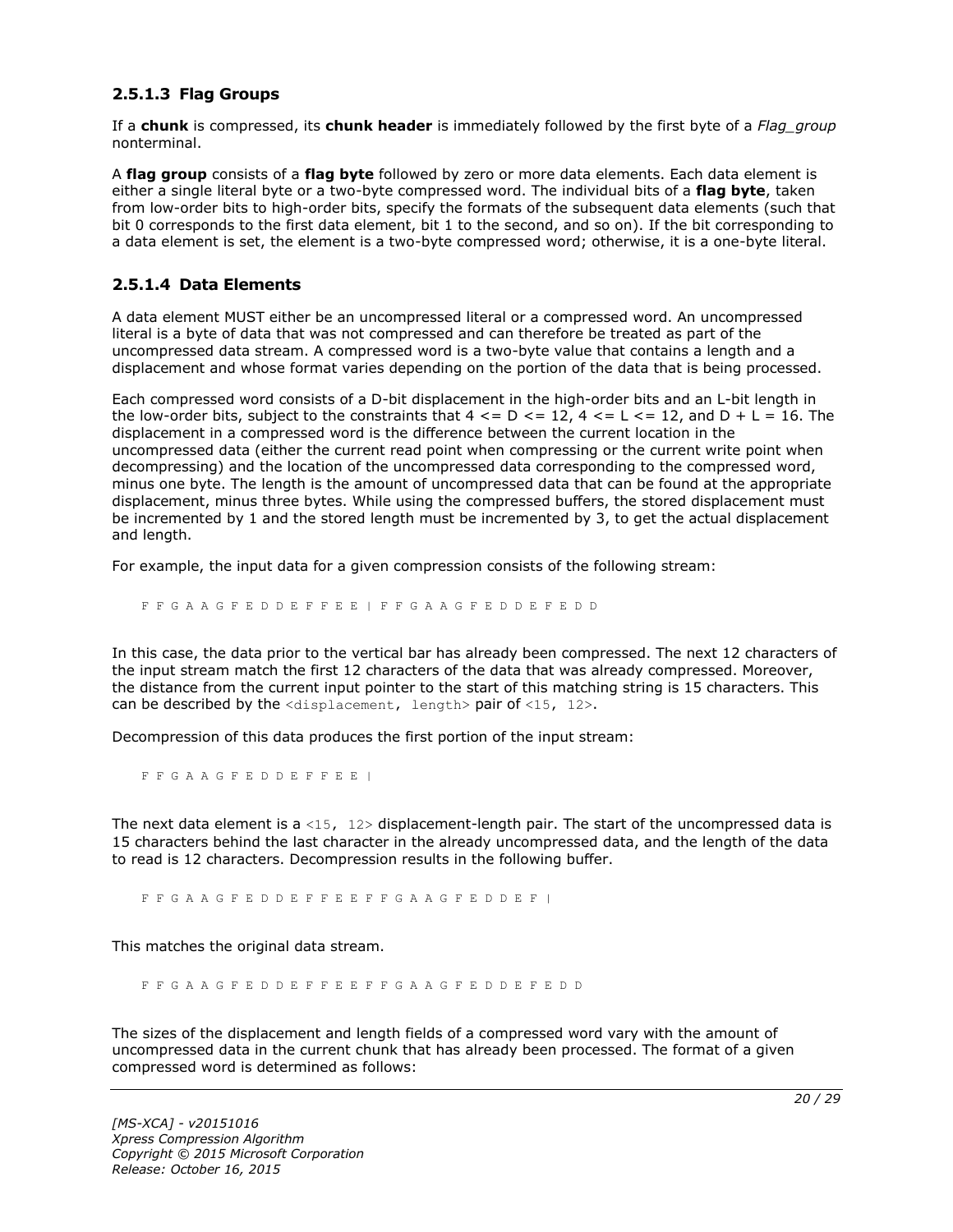Let U be the amount of uncompressed data that has already been processed in the current chunk (either the amount that has been read when compressing data or the amount that has been written when decompressing data).

Note that U depends on the offset from the start of a chunk and not the offset from the beginning of the uncompressed data.

Then let M be the largest value in  $[4...12]$  such that  $2^{M-1} < U$ , or 4 if there is no such value.

A compressed word then has the format  $D = M$  and  $L = 16 - M$ , with the displacement occupying D high-order bits and the length occupying L low-order bits.

## <span id="page-20-0"></span>**2.5.2 Initialization**

None.

## <span id="page-20-1"></span>**2.5.3 Processing Rules**

Input streams are compressed in units of 4096 bytes. The process of creating a chunk is complete if at least 4096 bytes of data or the remainder of the input buffer is compressed. If the data remains in the input buffer, the processing of a new chunk is started.

Lempel-Ziv compression does not require that the entirety of the data to which a compressed word refers actually be in the uncompressed buffer when the word is processed. In other words, it is not required that  $(U -$  displacement + length  $U$ . Therefore, when processing a compressed word, data MUST be copied from the start of the uncompressed target region to the end—that is, the byte at (U – displacement) MUST be copied first, then  $(U -$  displacement  $+ 1)$ , and so on, because the compressed word might refer to data that will be written during decompression.

Some of the bits in a flag byte might not be used. To process compressed buffers, the size of the compressed chunk that is stored in the chunk header MUST be used to determine the position of the last valid byte in the chunk. The size value MUST ignore flag bits that correspond to bytes outside the chunk.

## <span id="page-20-2"></span>**2.5.4 Processing**

For a discussion of LZ77 processing similar to that of the LZNT1 variant, see sections [2.3](#page-14-0) and [2.4](#page-15-0) on Plain LZ77 compression and decompression.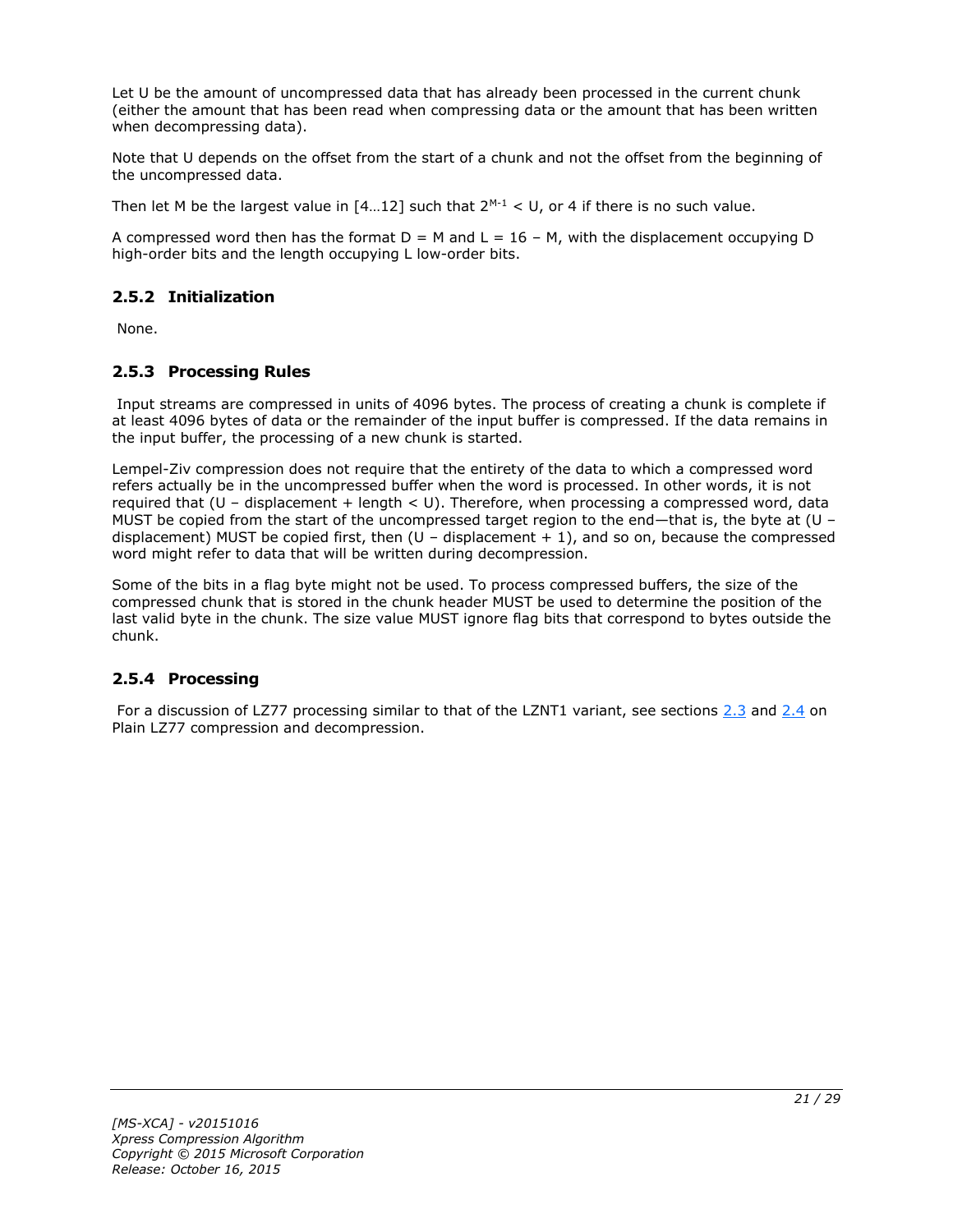## <span id="page-21-0"></span>**3 Algorithm Examples**

## <span id="page-21-1"></span>**3.1 LZ77**

With the Plain LZ77 variant of the algorithm, the uncompressed ASCII string abcdefghijklmnopgrstuvwxyz is compressed as follows, in hexadecimal.

3f 00 00 00 61 62 63 64 65 66 67 68 69 6a 6b 6c 6d 6e 6f 70 71 72 73 74 75 76 77 78 79 7a

The first 4 bytes encode the first 32 literal or match flags (in this case, 26 zero bits, representing the 26 literals to follow, then 6 one bits, because any extra flag bits are ones). The next 26 bytes are the ASCII representation of the input string.

The uncompressed input is the 300-byte ASCII string:

abcabcabcabcabcabcabcabcabcabcabcabcabcabcabcabcabcabcabcabcabcabcabcabcabcabcabcabcabcabcabc abcabcabcabcabcabcabcabcabcabcabcabcabcabcabcabcabcabcabcabcabcabcabcabcabcabcabcabcabcabcabc abcabcabcabcabcabcabcabcabcabcabcabcabcabcabcabcabcabcabcabcabcabcabcabcabcabcabcabcabcabcabc abcabcabcabcabcabcabc

In this case, using Plain LZ77, those 300 bytes are encoded as follows:

ff ff ff 1f 61 62 63 17 00 0f ff 26 01

This is the encoding of abc [match: distance =  $3$ , length = 297].

#### <span id="page-21-2"></span>**3.2 LZ77+Huffman**

The uncompressed ASCII string abcdefghijklmnopqrstuvwxyz is compressed as a sequence of literals, as follows, in hexadecimal.

00 00 00 00 00 00 00 00 00 00 00 00 00 00 00 00 00 00 00 00 00 00 00 00 00 00 00 00 00 00 00 00 00 00 00 00 00 00 00 00 00 00 00 00 00 00 00 00 50 55 55 55 55 55 55 55 55 55 55 45 44 04 00 00 00 00 00 00 00 00 00 00 00 00 00 00 00 00 00 00 00 00 00 00 00 00 00 00 00 00 00 00 00 00 00 00 00 00 00 00 00 00 00 00 00 00 00 00 00 00 00 00 00 00 00 00 00 00 00 00 00 00 00 00 00 00 00 00 04 00 00 00 00 00 00 00 00 00 00 00 00 00 00 00 00 00 00 00 00 00 00 00 00 00 00 00 00 00 00 00 00 00 00 00 00 00 00 00 00 00 00 00 00 00 00 00 00 00 00 00 00 00 00 00 00 00 00 00 00 00 00 00 00 00 00 00 00 00 00 00 00 00 00 00 00 00 00 00 00 00 00 00 00 00 00 00 00 00 00 00 00 00 00 00 00 00 00 00 00 00 00 00 00 00 00 00 00 00 00 00 00 00 00 00 00 00 00 00 00 00 00 00 00 00 00 00 d8 52 3e d7 94 11 5b e9 19 5f f9 d6 7c df 8d 04 00 00 00 00

The first 256 bytes represent the Huffman code lengths. In this case, most of these values are zero because those symbols are not used. The few nonzero values represent the code lengths (5 bits or 4 bits in this case) of the literal symbols corresponding to the ASCII characters of the lowercase alphabet, as well as the end-of-file (EOF) symbol (symbols index 256). The last few bytes in the buffer are the Huffman encoding of the string abcdefghijklmnopgrstuvwxyz[EOF].

The uncompressed data is the following 300-byte ASCII string:

abcabcabcabcabcabcabcabcabcabcabcabcabcabcabcabcabcabcabcabcabcabcabcabcabcabcabcabcabcabcabc abcabcabcabcabcabcabcabcabcabcabcabcabcabcabcabcabcabcabcabcabcabcabcabcabcabcabcabcabcabcabc abcabcabcabcabcabcabcabcabcabcabcabcabcabcabcabcabcabcabcabcabcabcabcabcabcabcabcabcabcabcabc abcabcabcabcabcabcabc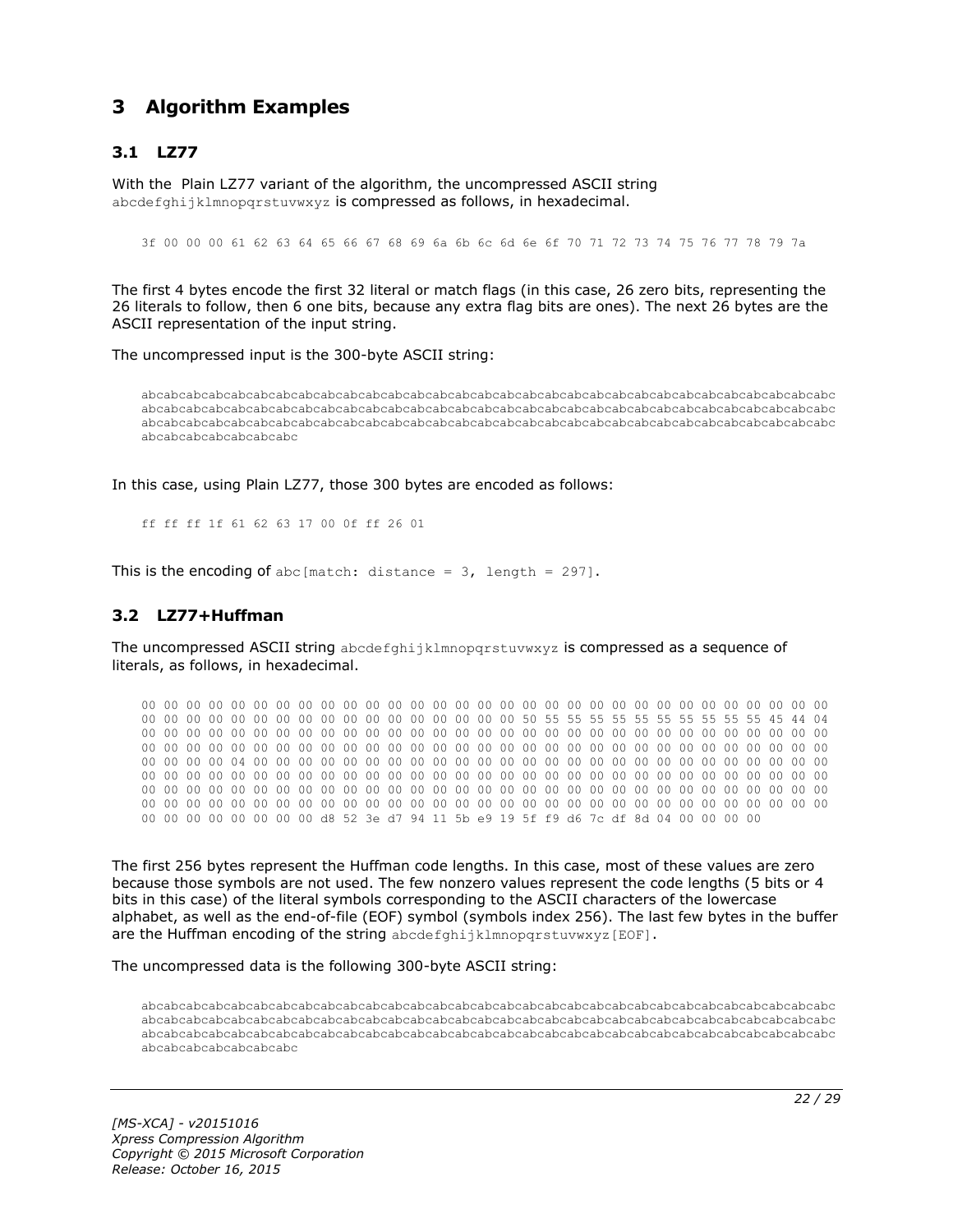#### The LZ77+Huffman algorithm encodes it as follows:

00 00 00 00 00 00 00 00 00 00 00 00 00 00 00 00 00 00 00 00 00 00 00 00 00 00 00 00 00 00 00 00 00 00 00 00 00 00 00 00 00 00 00 00 00 00 00 00 30 23 00 00 00 00 00 00 00 00 00 00 00 00 00 00 00 00 00 00 00 00 00 00 00 00 00 00 00 00 00 00 00 00 00 00 00 00 00 00 00 00 00 00 00 00 00 00 00 00 00 00 00 00 00 00 00 00 00 00 00 00 00 00 00 00 00 00 00 00 00 00 00 00 00 00 00 00 00 00 02 00 00 00 00 00 00 00 00 00 00 00 00 00 00 20 00 00 00 00 00 00 00 00 00 00 00 00 00 00 00 00 00 00 00 00 00 00 00 00 00 00 00 00 00 00 00 00 00 00 00 00 00 00 00 00 00 00 00 00 00 00 00 00 00 00 00 00 00 00 00 00 00 00 00 00 00 00 00 00 00 00 00 00 00 00 00 00 00 00 00 00 00 00 00 00 00 00 00 00 00 00 00 00 00 00 00 00 00 00 00 00 00 00 00 00 00 00 00 00 00 00 00 00 00 00 00 00 a8 dc 00 00 ff 26 01

The first 256 bytes are the Huffman code lengths. The nonzero symbols are the literals 'a', 'b', and 'c'; the EOF symbol; and one match symbol. The last few bytes encode abc[match: distance=3, length=297][EOF]. This example illustrates how long match lengths are encoded. In the last bytes of the compressed data, note the calculation  $0x126 = 294 = 297 - 3$ . Because it is the minimum match length, 3 is subtracted from each match length before it is encoded.

#### <span id="page-22-0"></span>**3.3 LZNT1**

The following shows an example of LZ77 compression in which the compressed word references data that is not wholly contained in the uncompressed buffer at the time when the word is processed. In this scenario, the compressed word is processed by copying data from the start of the uncompressed target region to the end.

The following ANSI string, including the terminal NUL, is 142 bytes in length.

F# F# G A A G F# E D D E F# F# E E F# F# G A A G F# E D D E F# E D D E E F# D E F# G F# D E F# G F# E D E A F# F# G A A G F# E D D E F# E D D

The algorithm, using the standard compression engine, produces the following hexadecimal output with a length of 59 bytes.

| 0x00000000: 38 b0 88 46 23 20 00 20 |  |  |  |  |
|-------------------------------------|--|--|--|--|
| 0x00000008: 47 20 41 00 10 a2 47 01 |  |  |  |  |
| 0x00000010: a0 45 20 44 00 08 45 01 |  |  |  |  |
| 0x00000018: 50 79 00 c0 45 20 05 24 |  |  |  |  |
| 0x00000020: 13 88 05 b4 02 4a 44 ef |  |  |  |  |
| 0x00000028: 03 58 02 8c 09 16 01 48 |  |  |  |  |
| 0x00000030: 45 00 be 00 9e 00 04 01 |  |  |  |  |
| 0x00000038: 18 90 00                |  |  |  |  |

The compressed data is contained in a single chunk. The chunk header, interpreted as a 16-bit value, is 0xB038. Bit 15 is 1, so the chunk is compressed; bits 14 through 12 are the correct signature value (3); and bits 11 through 0 are decimal 56, so the chunk is 59 bytes in size.

The next byte, 0x88, is a flag byte. Bits 0, 1, and 2 of this byte are clear, so the next 3 bytes are not compressed. They are 0x46 ('F'), 0x23 ('#'), and 0x20 (a space). The output stream now contains "F# ".

Bit 3 of the flag byte is set, however, so the next two bytes are part of a compressed word; in this case, that word is 0x2000. Here, the offset from the start of the uncompressed data, U, is 3 bytes; there is no value M such that M  $>= 4$  and  $2^{M-1} < U$ , so the compressed word has 4 bits of displacement and 12 bits of length. The stored displacement is 2 (0010) and the stored length is 0 (0000 0000 0000); the actual displacement is 3 (2 + 1 = 3) and the length is 3 (0 + 3 = 3). The next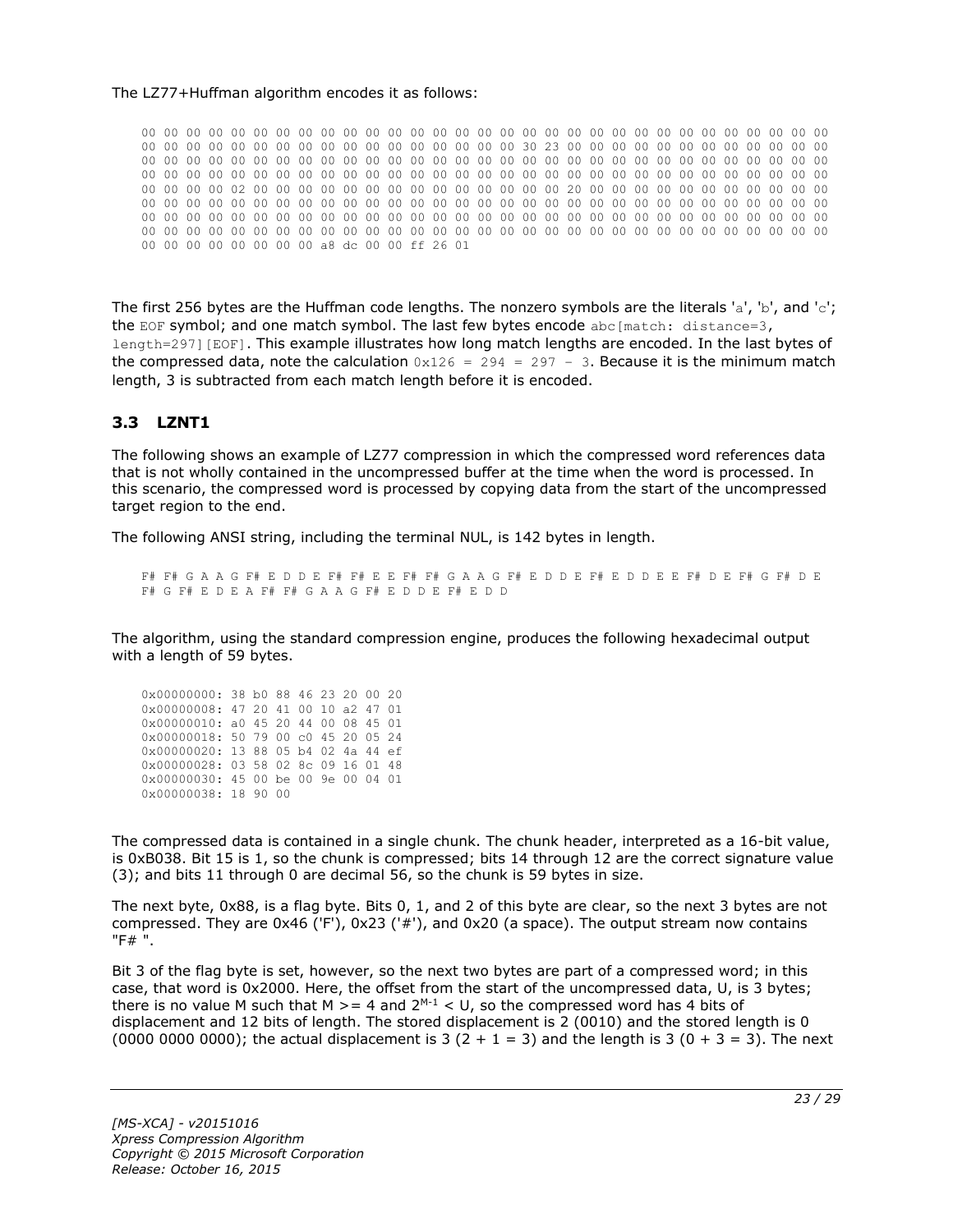3 characters of uncompressed data are "F# ", which results in an uncompressed string of length 6: "F# F# ".

Bits 4 through 6 of the flag byte are clear, so the next three bytes are literals: 0x47 ('G'), 0x20 (a space), and 0x41 ('A'). The string is now "F# F# G A". Bit 7 is set, so the next two bytes are a compressed word, 0x1000. The offset from the start of the chunk is 9 bytes, so the compressed word once again has 4 bits of displacement and 12 bits of length. The stored displacement is 1 (0001) and the stored length is 0 (0000 0000 0000); thus, the final displacement is 2 (1 + 1 = 2) and the final length is  $3(0 + 3 = 3)$ .

This is a case in which the current uncompressed length (9 bytes) minus the displacement plus the length (10 bytes) actually exceeds the amount of uncompressed data, so character-by-character copying from the beginning of the displaced region is important. The first character is a space, so the string is "F# F# G A "; the next character is an A, resulting in "F# F# G A A"; and the next is the space that was just written, resulting in "F# F# G A A ".

The rest of the decompression proceeds similarly.

The final flag byte is located at offset 0x37. This is the 56th byte of compressed data; only three bytes remain. The flag byte is 0x01, so the next two bytes are a single compressed word. The final byte is a literal value, 0x00. The remainder of the flag byte is ignored because no data remains in the buffer.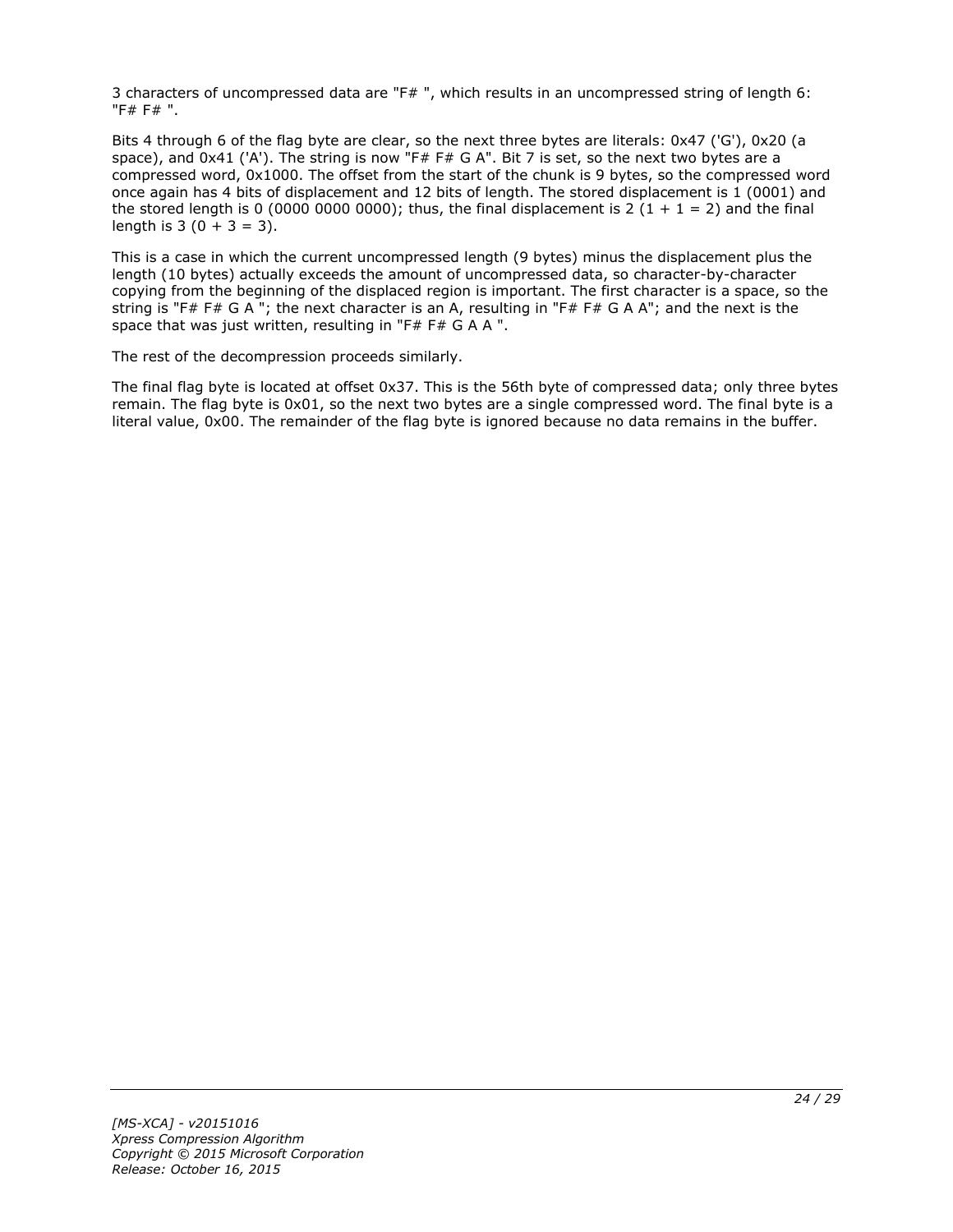## <span id="page-24-0"></span>**4 Security**

## <span id="page-24-1"></span>**4.1 Security Considerations for Implementers**

Implementers of the decompression method need to ensure that their code fails correctly on invalid input instead of overwriting memory locations outside the caller's output buffer. Implementers need to assume that the input buffer could be corrupted or may be maliciously constructed to cause the decompression function to read or write outside the buffers it is provided. A particularly subtle case involves guarding against integer/pointer overflow bugs when the input buffer contains long match lengths.

## <span id="page-24-2"></span>**4.2 Index of Security Parameters**

None.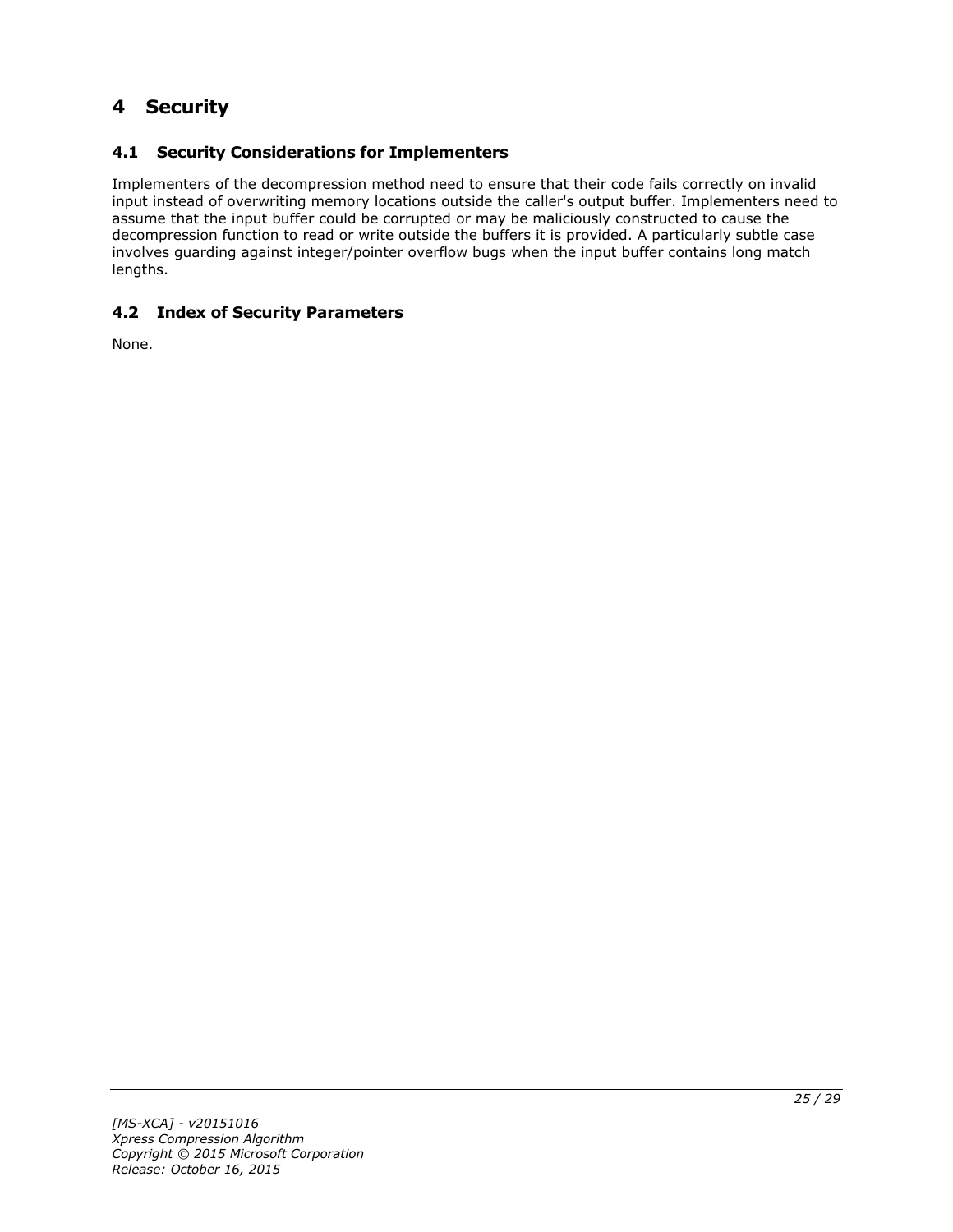## <span id="page-25-0"></span>**5 Appendix A: Product Behavior**

The information in this specification is applicable to the following Microsoft products or supplemental software. References to product versions include released service packs.

Note: Some of the information in this section is subject to change because it applies to a preliminary product version, and thus may differ from the final version of the software when released. All behavior notes that pertain to the preliminary product version contain specific references to it as an aid to the reader.

- Windows 2000 operating system
- Windows XP operating system
- Windows Server 2003 operating system
- Windows Server 2003 R2 operating system
- Windows Vista operating system
- Windows Server 2008 operating system
- Windows 7 operating system
- Windows Server 2008 R2 operating system
- Windows 8 operating system
- Windows Server 2012 operating system
- Windows 10 operating system
- Windows Server 2016 Technical Preview operating system

Exceptions, if any, are noted below. If a service pack or Quick Fix Engineering (QFE) number appears with the product version, behavior changed in that service pack or QFE. The new behavior also applies to subsequent service packs of the product unless otherwise specified. If a product edition appears with the product version, behavior is different in that product edition.

Unless otherwise specified, any statement of optional behavior in this specification that is prescribed using the terms SHOULD or SHOULD NOT implies product behavior in accordance with the SHOULD or SHOULD NOT prescription. Unless otherwise specified, the term MAY implies that the product does not follow the prescription.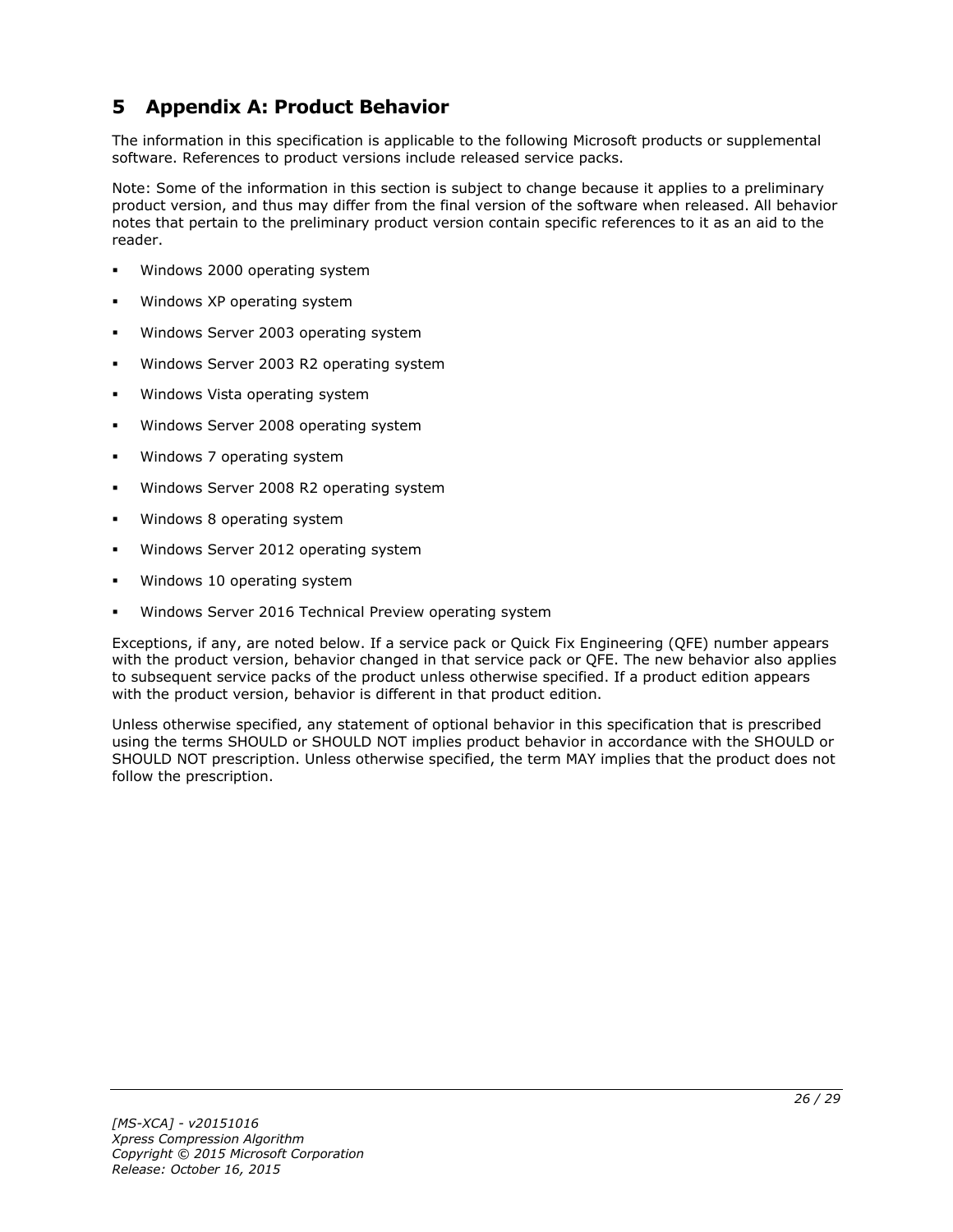# <span id="page-26-0"></span>**6 Change Tracking**

No table of changes is available. The document is either new or has had no changes since its last release.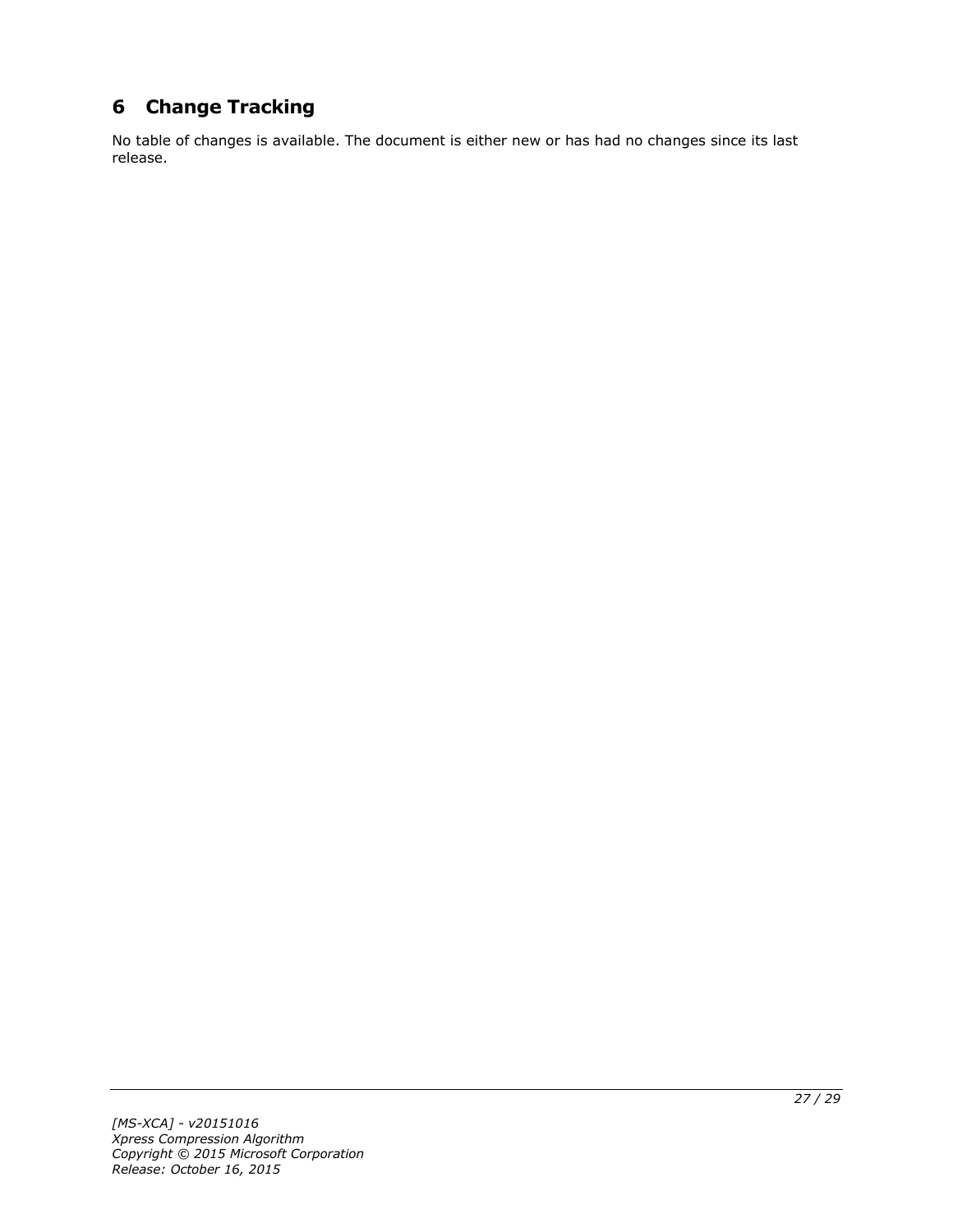# <span id="page-27-0"></span>**7 Index**

## **A**

Abstract data model [LZ77+Huffman compression algorithm](#page-6-2) 7 [LZNT1](#page-17-1) 18 [plain LZ77 compression algorithm](#page-14-1) 15 [plain LZ77 decompression algorithm](#page-15-1) 16 [Applicability](#page-5-3) 6

## **C**

[Change tracking](#page-26-0) 27

## **D**

Data model - abstract [LZ77+Huffman compression algorithm](#page-6-2) 7 [LZ77+Huffman decompression algorithm](#page-12-1) 13 [plain LZ77 compression algorithm](#page-14-1) 15 [plain LZ77 decompression algorithm](#page-15-1) 16

### **E**

Examples [LZ77](#page-21-1) 22 [LZ77+Huffman](#page-21-2) 22 [LZNT1](#page-22-0) 23

#### **G**

[Glossary](#page-4-1) 5

## **I**

Implementer - [security considerations](#page-24-1) 25 [Index of security parameters](#page-24-2) 25 [Informative references](#page-5-0) 6 Initialization [LZ77+Huffman compression algorithm](#page-6-3) 7 [LZ77+Huffman decompression algorithm](#page-12-2) 13 [LZNT1](#page-20-0) 21 [plain LZ77 compression algorithm](#page-14-2) 15 [plain LZ77 decompression algorithm](#page-15-2) 16 [Introduction](#page-4-0) 5

#### **L**

[LZ77 example](#page-21-1) 22 LZ77+Huffman Compression [overview](#page-6-1) 7 LZ77+Huffman compression algorithm [abstract data model](#page-6-2) 7 [initialization](#page-6-3) 7 [overview](#page-6-1) 7 phases [final encoding](#page-10-0) 11 [Huffman code construction](#page-9-0) 10 [LZ77](#page-6-6) 7 [processing rules](#page-6-4) 7 LZ77+Huffman decompression algorithm [abstract data model](#page-12-1) 13 [initialization](#page-12-2) 13

 [processing](#page-13-0) 14 [processing rules](#page-12-3) 13 [LZ77+Huffman example](#page-21-2) 22 [LZNT1 algorithm abstract data model](#page-17-1) 18 [LZNT1 algorithm buffer format](#page-17-2) 18 [LZNT1 algorithm details](#page-17-0) 18 [LZNT1 algorithm initialization](#page-20-0) 21 [LZNT1 algorithm processing](#page-20-2) 21 [LZNT1 algorithm processing rules](#page-20-1) 21 [LZNT1 example](#page-22-0) 23

### **N**

[Normative references](#page-4-3) 5

### **O**

[Overview \(synopsis\)](#page-5-1) 6

#### **P**

Parameters - [security index](#page-24-2) 25 Phases - LZ77+Huffman compression algorithm [final encoding](#page-10-0) 11 [Huffman code construction](#page-9-0) 10 [LZ77](#page-6-6) 7 Plain LZ77 compression algorithm [abstract data model](#page-14-1) 15 [initialization](#page-14-2) 15 [processing](#page-14-4) 15 [processing rules](#page-14-3) 15 Plain LZ77 decompression algorithm [abstract data model](#page-15-1) 16 [initialization](#page-15-2) 16 [processing](#page-16-1) 17 [processing rules](#page-16-0) 17 Processing [LZ77+Huffman decompression algorithm](#page-13-0) 14 **[LZNT1](#page-20-2) 21** [plain LZ77 compression algorithm](#page-14-4) 15 [plain LZ77 decompression algorithm](#page-16-1) 17 Processing rules [LZ77+Huffman compression algorithm](#page-6-4) 7 [LZ77+Huffman decompression algorithm](#page-12-3) 13 [LZNT1](#page-20-1) 21 [plain LZ77 compression algorithm](#page-14-3) 15 [plain LZ77 decompression algorithm](#page-16-0) 17 [Product behavior](#page-25-0) 26

## **R**

References [informative](#page-5-0) 6 [normative](#page-4-3) 5 [Relationship to protocols and other algorithms](#page-5-2) 6

#### **S**

**Security**  [implementer considerations](#page-24-1) 25 [parameter index](#page-24-2) 25 [Standards assignments](#page-5-4) 6

*[MS-XCA] - v20151016 Xpress Compression Algorithm Copyright © 2015 Microsoft Corporation Release: October 16, 2015*